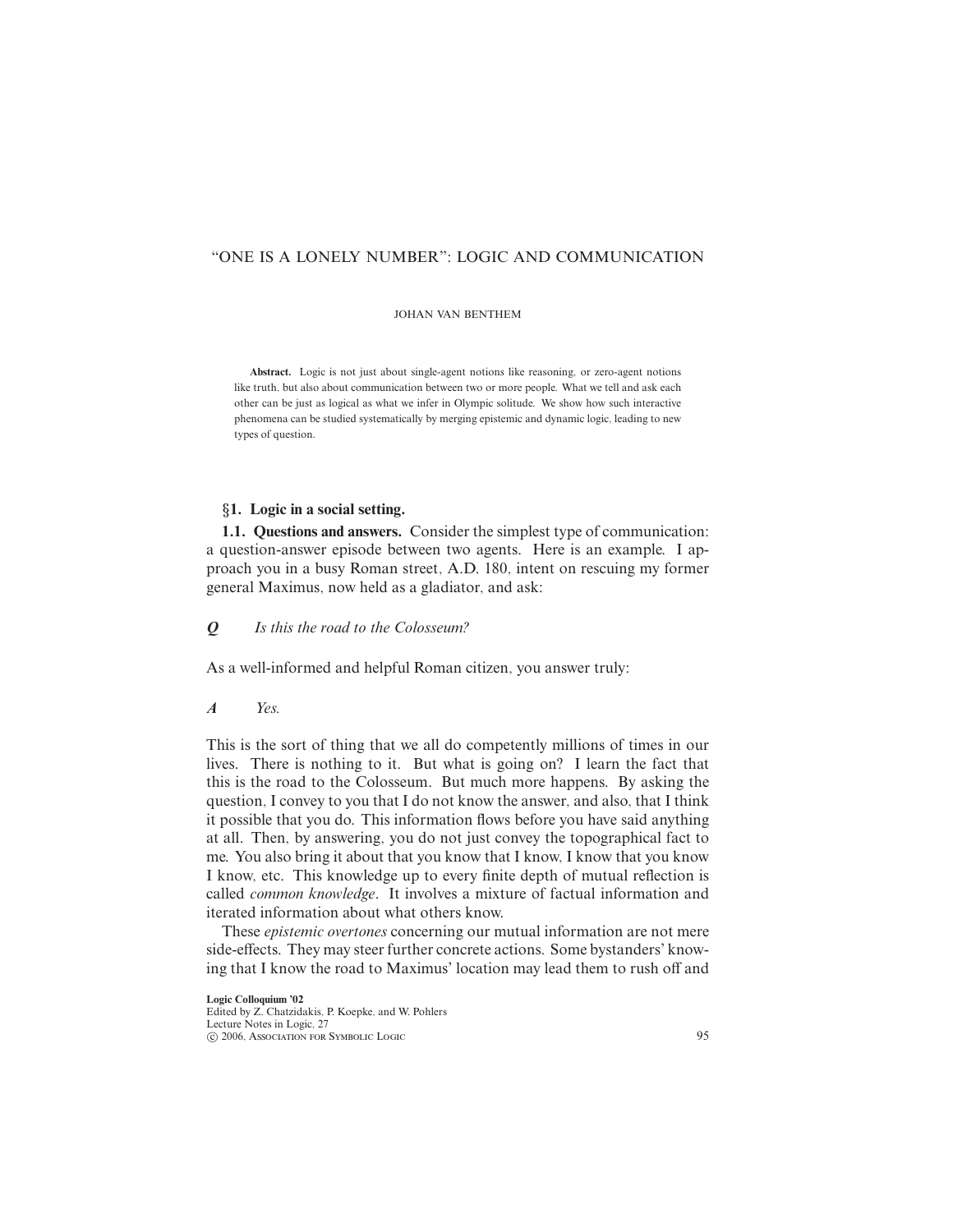warn the Emperor Commodus about this inquisitive Dutch visitor — while my knowing that they know I know may lead me to prevent them from doing just that. So epistemic overtones are ubiquitous and important, and we are good at computing them! In particular, we are well-attuned to fine differences in group knowledge. Everyone's knowing individually that your partner is unfaithful is unpleasant, but shame explodes when you meet people and know they all know that they know.

This is just the tip of an iceberg. I have described one type of question, but there are others. If you are my student, you would not assume that my classroom question shows that I do not know the answer. It need not even convey that I think you know, since my purpose may be to expose your ignorance. Such phenomena have been studied from lots of angles. Philosophers of language have developed speech act theory, linguists study the semantics of questions, computer scientists study communication mechanisms, and game theorists have their signaling games. All these perspectives are important but there is also a foothold for *logic*. This paper aims to show that communication is a typical arena for logical analysis. Logical models help in raising and solving basic issues not recognized before.

**1.2. The puzzle of the Muddy Children.** Subtleties of information flow are often high-lighted in puzzles, some with a long history of appeal to broad audiences. A perennial example are the Muddy Children:

*After playing outside, two of three children have mud on their foreheads. They all see the others, but not themselves, so they do not know their own status. Now their Father comes and says: "At least one of you is dirty". He then asks: "Does anyone know if he is dirty?" The children answer truthfully. As this question-answer episode repeats, what will happen?*



Nobody knows in the first round. But upon seeing this, the muddy children will both know in the second round, as each of them can argue as follows.

*"If I were clean, the one dirty child I see would have seen only clean children around her, and so she would have known that she was dirty at once. But she did not. So I must be dirty, too!"*

This is symmetric for both muddy children — so both know in the second round. The third child knows it is clean one round later, after they have announced that. The puzzle is easily generalized to other numbers of clean and dirty children. Many variants are still emerging, as one can check by a simple Internet search.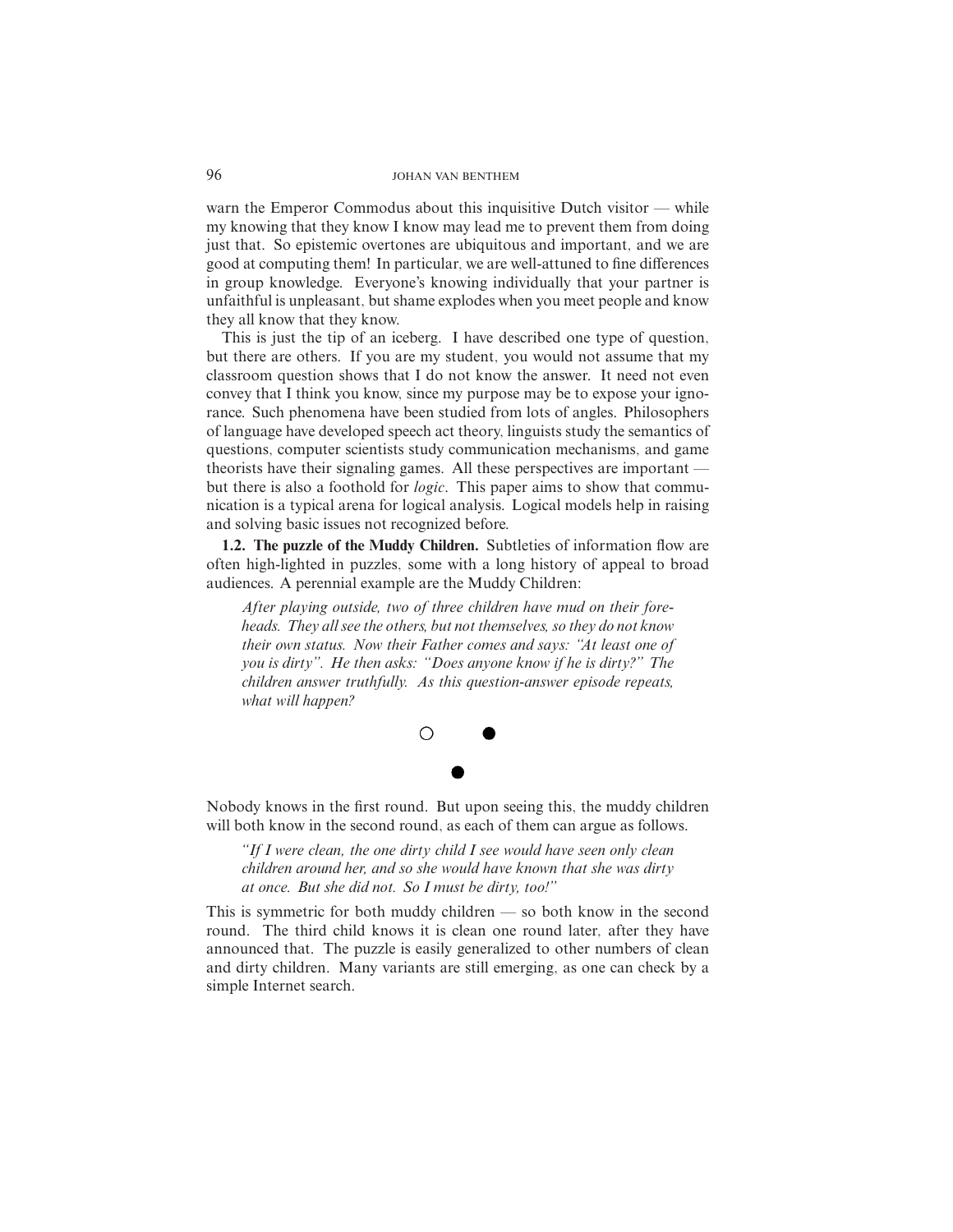Puzzles have a serious thrust, as they highlight subtle features of communication beyond simple questions and answers. E.g., consider the plausible putative *Learning Principle* stating that what we hear in public becomes common knowledge. This holds for announcing simple facts — such as the one in Tacitus that, long before international UN peace-keepers, German imperial guards already walked the streets of Rome. But the Principle is not valid in general! In the first round of Muddy Children, the muddy ones both announced the true fact that they did not know their status. But the result of that announcement was not that this ignorance became common knowledge. The announcement rather produced its own falsity, since the muddy children knew their status in the second round. Communicative acts involve *timing* and *information change*, and these may change truth values in complex ways. As we shall see, one of the virtues of logic is that it can help us keep all this straight.

**1.3. Logical models of public communication.** A logical description of our question-answer episode is easy to give. First, we need to picture the *relevant information* states, after that, we say how they are *updated*.

*Answering a question.* One initial information model for the group  $\{0, A\}$ of you and I has two states with " $\phi$ ", " $\neg \phi$ ", with  $\phi$  "this is the road to the Colosseum". We draw these states as points in a diagram. Also, we indicate agents' uncertainties between states. The labeled line shows that *Q* cannot distinguish between the two:



The black dot is an outside marker for the actual world where the agents live. There are no uncertainty lines for *A*. This reflects the fact that the Roman local *A* knows if this is the road to the Colosseum. But *Q*, though uninformed about the facts, sees that *A* knows in each eventuality, and hence he knows that *A* knows. This information about other's information is an excellent reason for asking a question.

Next, *A*'s answer triggers an *update* of this information model. In this simple case,  $\vec{A}$ 's answer eliminates the option  $not-\phi$ , thereby changing the initial situation into the following one-point diagram:



This picture has only one possible state of the world, where the proposition *φ* holds, and no uncertainty line for anyone. This indicates that *φ* is now common knowledge between you and me. Cognoscenti will recognize where we are heading. Information states are models for the modal logic S5 in its multi-agent version, and communication consists in actions which change such models. In what follows, we mean by "knowledge" only this much: "according to the agent's information".

*Muddy Children: the movie.* Here is a video of information updates for Muddy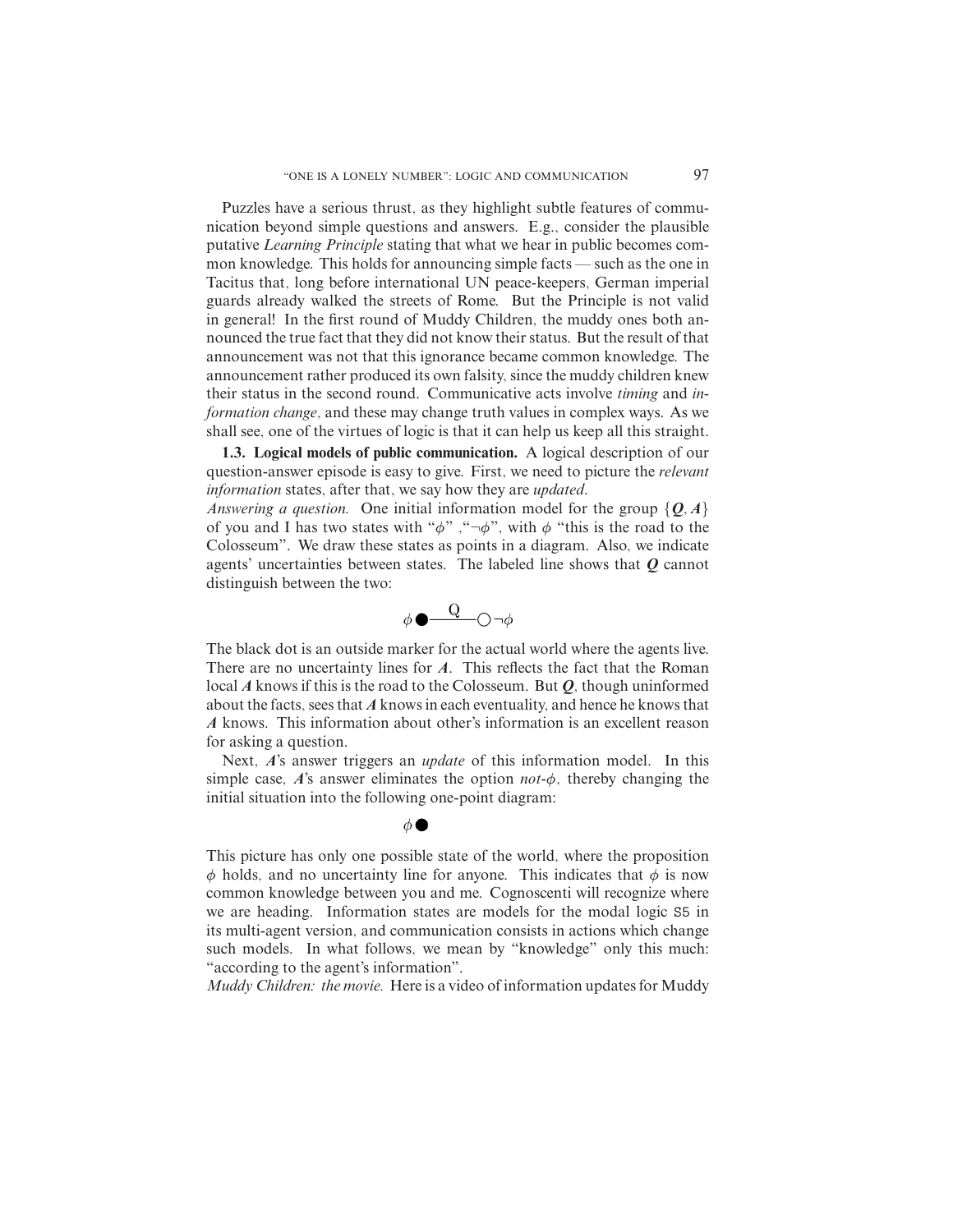Children. States of the world assign  $D$  (dirty) or  $C$  (clean) to each child: 8 in total. In any of these, a child has one uncertainty. It knows about the others' faces, but cannot distinguish the state from one where its own *D/C* value is different:



Updates start with the Father's elimination of the world *CCC*:



When no one knows his status, the bottom worlds disappear:



The final update is to

# $DDC^*$

**1.4. General communication.** Update by elimination of worlds incompatible with a statement made publicly is a simple mechanism. Human communication in general is very complex, including many other propositional attitudes than knowledge, such as belief or doubt — and logically more challenging phenomena than announcing the truth, such as hiding and cheating. There are two main lines of research here. One is further in-depth analysis of public communication, which turns out to be a quite subtle affair. This will be the main topic of the present paper. The other direction is modeling more complex communicative actions, such as giving answers to questions which others do not hear, or which others overhear, etc. Natural language has a rich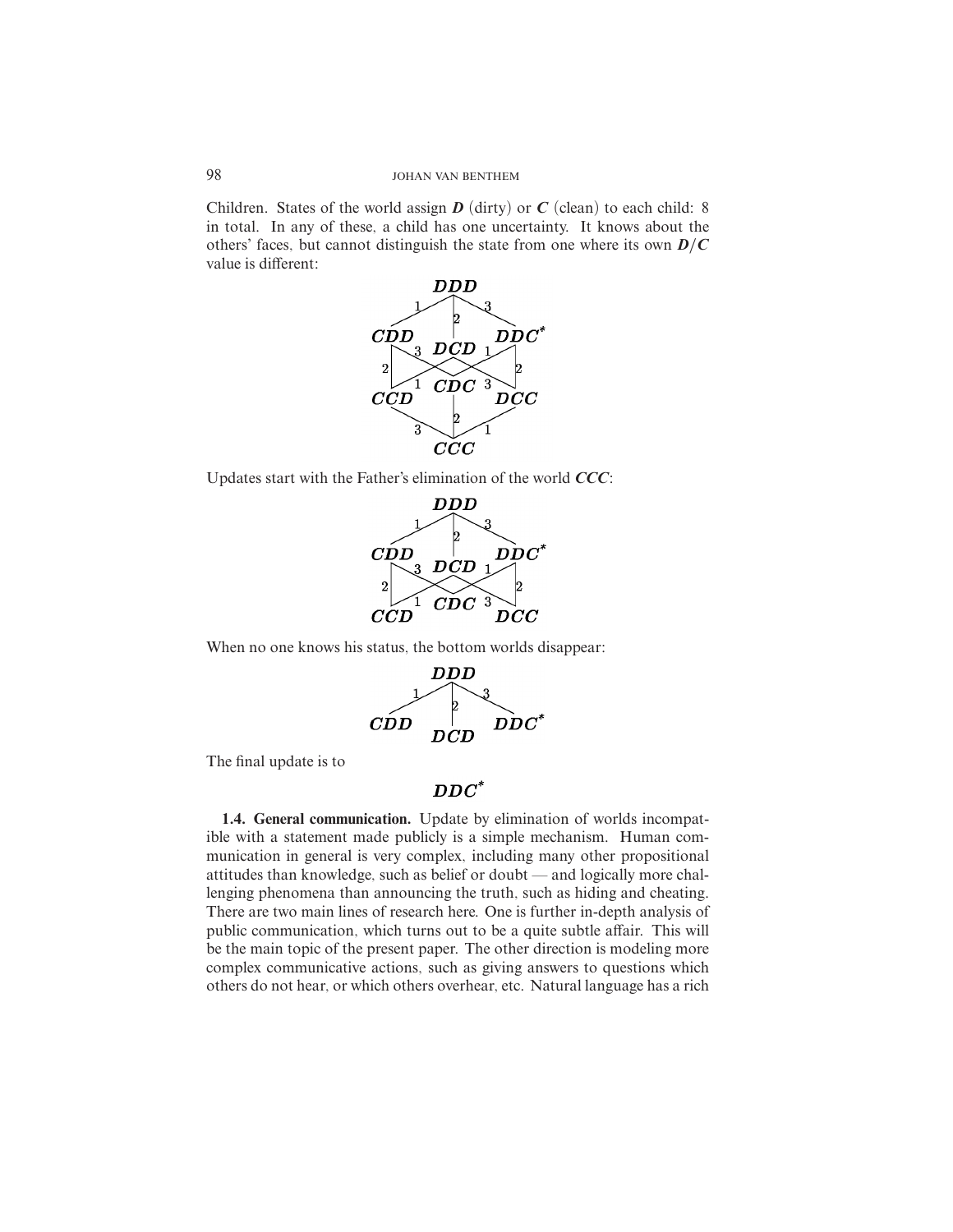vocabulary for all kinds of attitudes toward information, speech acts, secrets, and so on — reflecting our natural proficiency with these. We will discuss more complex models briefly later in Section 9. Actually, this might seem a hopeless enterprise, as our behaviour is so diverse and open-ended. But fortunately, there exist simple realistic settings highlighting key aspects, viz. *games* that people engage in, which will also be discussed toward the end.

Some crucial references for this research program are [13, 39, 6, 14], and the extensive new version 2003 of the latter basic reference: [2]. Also well-worth reading is [40], which contains a mathematical analysis of all the subtle information passing moves in the well-known parlour game "Cluedo". The present paper builds on these references and others, while also including a number of unpublished results by the author over the past few years. Most results in what follows have been presented at public events since 1999, including the keynote lecture "Update Delights" at the 11*th ESSLLI* Summer School, Birmingham, 2000. An *ILLC* report version of this paper has been available on-line since 1992.

*§***2. The basics of update logic.** The logic of public information update can largely be assembled from existing systems. We first survey basic epistemic logic and dynamic logic, and then discuss their combination.

**2.1. Epistemic logic.** *Language.* Epistemic logic has the following explicit notation for talking about knowledge of agents:

$$
K_j \phi
$$
 agent *j* knows that  $\phi$ .

With such a symbolism, we can also analyse further patterns:

| $\neg K_i \neg \phi$ (or $\Diamond_i \phi$ ) | agent <i>j</i> considers it <i>possible that</i> $\phi$            |
|----------------------------------------------|--------------------------------------------------------------------|
| $K_i \phi \vee K_i \neg \phi$                | agent <i>j</i> knows <i>if</i> $\phi$                              |
| $K_i\neg K_i\phi$                            | agent <i>j</i> knows that agent <i>i</i> does not know that $\phi$ |

E.g., in asking a "normal" question,  $Q$  conveys that he does not know if  $\phi$ :

 $\neg K_{\mathbf{0}}\phi \wedge \neg K_{\mathbf{0}}\neg\phi$ 

and also that he thinks that *A* might know:

$$
\Diamond_{\mathcal{Q}}(K_{A}\phi\lor K_{A}\neg\phi)
$$

By answering affirmatively, *A* conveys that she knows that  $\phi$ , but she also makes  $Q$  know that  $\phi$ , that  $Q$  knows that  $A$  knows, and so on up to any finite iteration depth, leading to *common knowledge*, written as follows:

*C*{*Q,A*}*φ*

*Models.* Models for this epistemic language are of the form

$$
\mathbf{M} = (S, \{\sim_j | j \in \mathbf{G}\}, V)
$$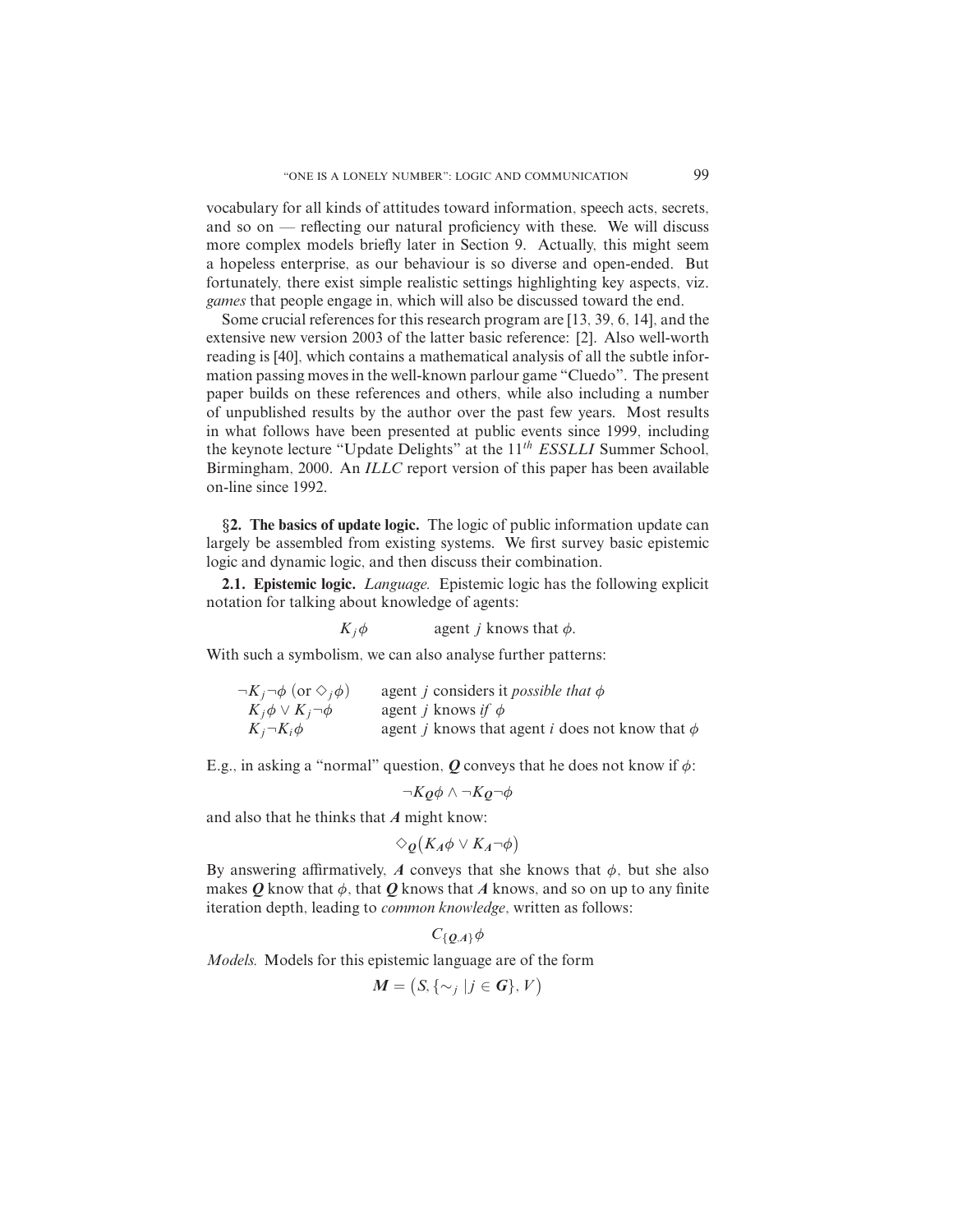with (a)  $S$  a set of worlds, (b)  $V$  a valuation function for proposition letters, and (c) for each agent  $j \in G$ , an *equivalence relation*  $\sim_j$  relating worlds *s* to all worlds that *j* cannot distinguish from it. These models *M* may be viewed as collective information states.

*Semantics.* Next, in these models, an agent *j knows* exactly those propositions that are true in all worlds she cannot distinguish from the current one. That is:

 $M, s \models K_i \phi$  iff  $M, t \models \phi$  for all *t* s.t.  $s \sim_i t$ 

The related notation  $\neg K_j \neg \phi$  or  $\Diamond_j \phi$  works out to:

$$
M, s \models \Diamond_j \phi \quad \text{iff} \quad M, t \models \phi \quad \text{for some } t \text{ s.t. } s \sim_j t
$$

In addition, there are several useful operators of "group knowledge":

*Universal knowledge E<sub>G</sub>* $\phi$ *</sup>* This is just the conjunction of all formulas  $K_j\phi$  for  $j \in \mathbf{G}$ .

*Common knowledge*  $C_G$ φ This says at *s* that  $\phi$  is true in every state reachable from *s* by finitely many  $\sim$ -steps for members of group *G* (e.g., $\sim_1$ , $\sim_2$ , $\sim_1$ , $\sim_3$ ).

*Implicit knowledge IG* $\phi$ This says that  $\phi$  is true in all states which are related to *s* via the intersection of all uncertainty relations ∼*<sup>j</sup>* for *j*∈*G*.

*Logic.* Information models validate an epistemic logic that can describe and automate reasoning with knowledge and ignorance of interacting agents. Here are its major validities:

| $K_i(\phi \to \psi) \to (K_i \phi \to K_i \psi)$ | Knowledge Distribution        |
|--------------------------------------------------|-------------------------------|
| $K_i \phi \rightarrow \phi$                      | Veridicality                  |
| $K_i \phi \rightarrow K_i K_i \phi$              | Positive Introspection        |
| $\neg K_i \phi \rightarrow K_i \neg K_i \phi$    | <b>Negative Introspection</b> |

The complete system is multi-S5, which serves in two different guises: describing the agents' own explicit reasoning, and describing our reasoning as theorists about them. And here are the required additional axioms for a complete logic with common knowledge:

| $C_G\phi \leftrightarrow \phi \wedge E_G C_G\phi$                                 | Equilibrium Axiom |
|-----------------------------------------------------------------------------------|-------------------|
| $(\phi \wedge C_G(\phi \rightarrow E_G\phi)) \rightarrow C_G\phi$ Induction Axiom |                   |

This is the standard decidable version of epistemic logic.

**2.2. Dynamic logic.** The usual logic of knowledge by itself can only describe static snapshots of a communication sequence. To describe the updates themselves, we must add actions explicitly.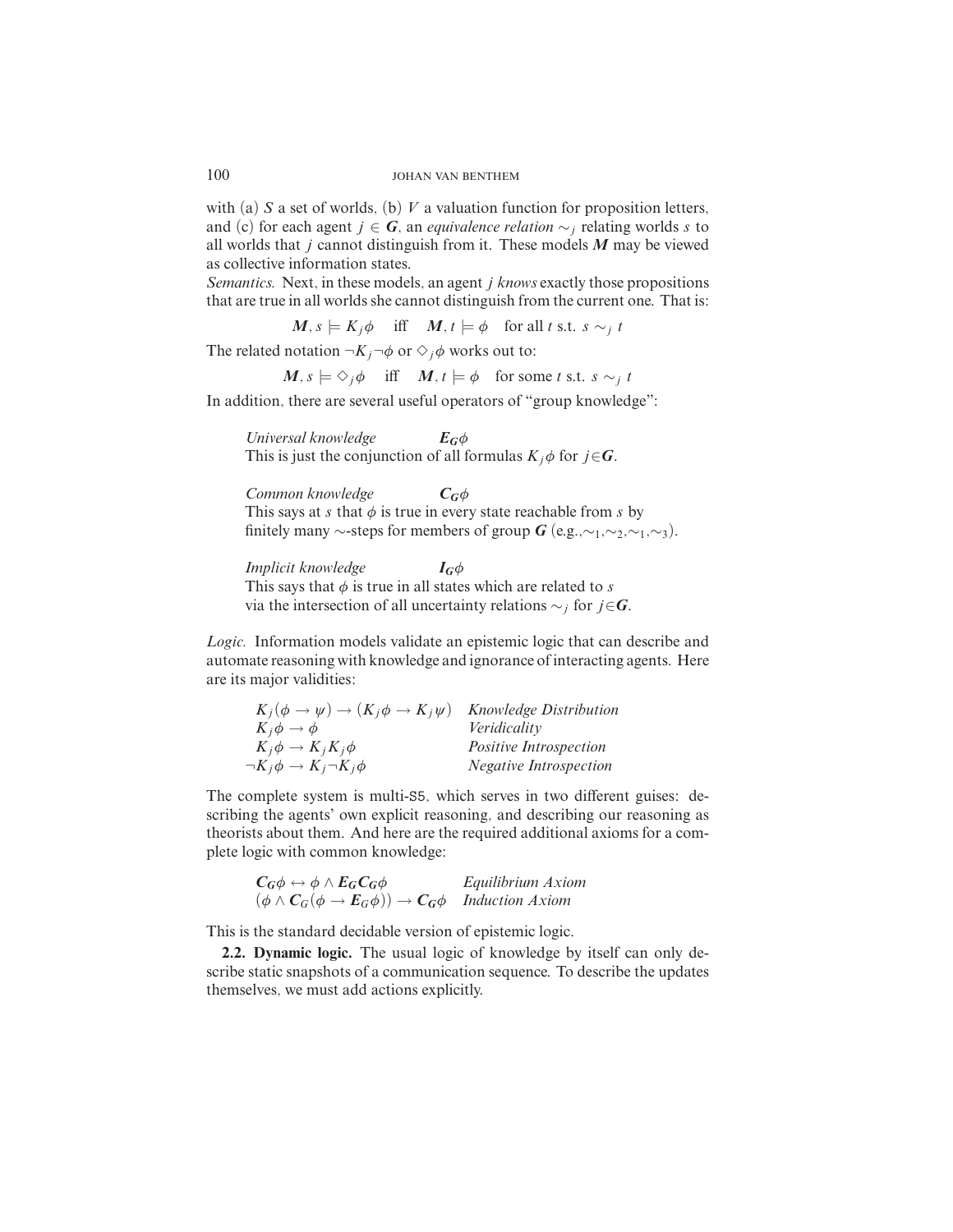*Language.* The language now has formulas *F* and program expressions *P* on a par. We write this two-level syntax in abbreviated form with so-called Backus-Naur notation:

$$
\mathbf{F} := propositional \text{ atoms } p, q, r, \dots | \neg \mathbf{F} | (\mathbf{F} \wedge \mathbf{F}) | \Diamond_{\mathbf{P}} \mathbf{F}
$$
  

$$
\mathbf{P} := basic \text{ actions } a, b, c, \dots | (\mathbf{P}; \mathbf{P}) | (\mathbf{P} \cup \mathbf{P}) | \mathbf{P}^* | (\mathbf{F})?
$$

*Semantics.* This formalism is interpreted over polymodal models

$$
M = \langle S, \{R_a | a \in A\}, V \rangle
$$

which are intuitively seen as process graphs with states and possible basic transitions. The truth definition explains two notions in one recursion:

| M, s<br>$=$ $\phi$        | $\phi$ is true at state s                         |
|---------------------------|---------------------------------------------------|
| $M, s_1, s_2 \models \pi$ | the transition from $s_1$ to $s_2$ corresponds to |
|                           | a successful execution for the program $\pi$      |

Here are the inductive clauses:

| $M_{\cdot} s$<br>$= p$                        | iff $s \in V(p)$                                                                   |
|-----------------------------------------------|------------------------------------------------------------------------------------|
| M, s                                          | $\models \neg \psi$ iff <i>not</i> <b>M</b> , $s \models \psi$                     |
| M, s                                          | $\models \phi_1 \wedge \phi_2$ iff $M, s \models \phi_1$ and $M, s \models \phi_2$ |
| $= \Diamond_{\pi} \phi$<br>M, s               | iff for some s' with M, s, s' $\models \pi$ : M, s' $\models \phi$                 |
| $\blacktriangleright$ $M, s_1, s_2 \models a$ | iff $(s_1, s_2) \in R_a$                                                           |
| $M, s_1, s_2 \models \pi_1; \pi_2$            | iff there exists $a$ $s_3$ with                                                    |
|                                               | $M, s_1, s_3 \models \pi_1$ and $M, s_3, s_2 \models \pi_2$                        |
| $M, s_1, s_2 \models \pi_1 \cup \pi_2$        | iff $M, s_1, s_2 \models \pi_1$ or $M, s_1, s_2 \models \pi_2$                     |
| $\boldsymbol{M}, s_1, s_2 \models \pi^*$      | iff some finite sequence of $\pi$ -transitions                                     |
|                                               | in M connects $s_1$ with $s_2$                                                     |
| $M, s_1, s_2 \models (\phi)?$                 | iff $s_1 = s_2$ and $M, s_1 \models \phi$                                          |
|                                               |                                                                                    |

Thus, formulas have the usual Boolean operators, while the existential modality  $\Diamond_{\pi}\phi$  is a weakest precondition true at only those states where program  $\pi$  can be performed to achieve the truth of  $\phi$ . The program constructions are the usual regular operations of relational composition, Boolean choice, Kleene iteration, and tests for formulas. This system defines standard control operators on programs such as:

| IF $\varepsilon$ THEN $\pi_1$ ELSE $\pi_2$ | $((\varepsilon)?$ ; $\pi_1) \cup ((\neg \varepsilon)?$ ; $\pi_2)$ |
|--------------------------------------------|-------------------------------------------------------------------|
| WHILE $\varepsilon$ DO $\pi$               | $((\varepsilon)?$ ; $\pi)^*$ ; $(\neg \varepsilon)?$              |

*Logic.* Dynamic logic expresses all of modal logic plus regular relational set algebra. Its complete set of validities is known (cf. [9]):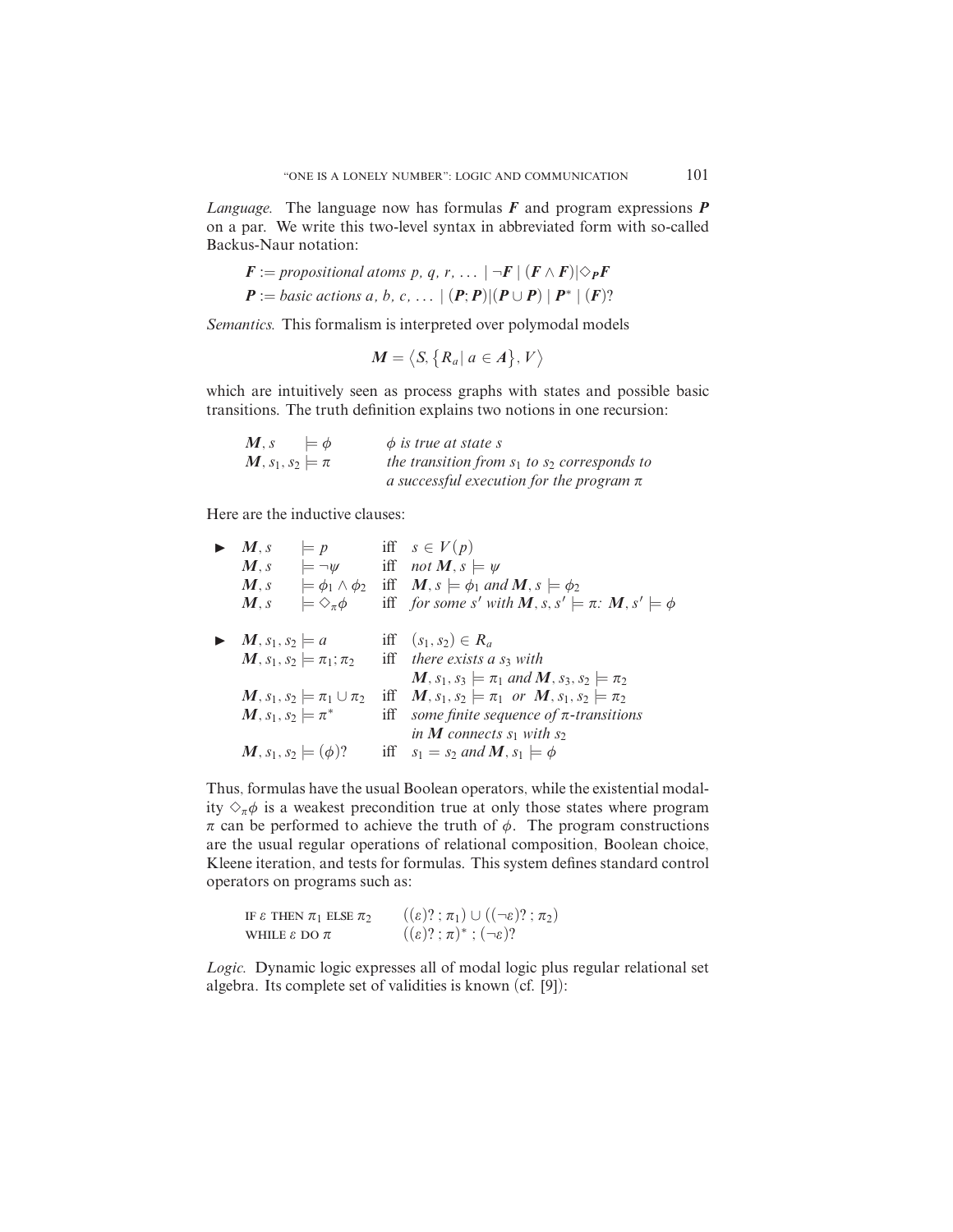- All principles of the minimal modal logic for all modalities  $\Box_{\pi}$
- Computation rules for weakest preconditions:
- $\Diamond_{\pi_1:\pi_2}\phi \leftrightarrow \Diamond_{\pi_1}\Diamond_{\pi_2}\phi$  $\Diamond_{\pi_1 \cup \pi_2} \phi \leftrightarrow \Diamond_{\pi_1} \phi \vee \Diamond_{\pi_2} \phi$  $\diamondsuit_{\phi?}\psi \quad \leftrightarrow \phi \land \psi$  $\Diamond_{\pi^*}\phi \quad \leftrightarrow \phi \lor \Diamond_{\pi} \Diamond_{\pi^*}\phi$
- Induction Axiom:  $(\phi \land \Box_{\pi^*}(\phi \rightarrow \Box_{\pi}\phi)) \rightarrow \Box_{\pi^*}\phi$

Like basic epistemic logic, the logic of public announcement is decidable. This remains so with certain *extensions* of the basic language, such as the program construction ∩ of *intersection* — to which we will return below. Extended modal languages occur quite frequently in applications.

**2.3. Dynamic epistemic logic.** Analyzing communication requires a logic of knowledge in action, combining epistemic logic and dynamic logic. This may be done in at least two ways.

*Abstract DEL.* One can join the languages of epistemic and dynamic logic, and merge the signatures of their models. This yields abstract logics of knowledge and action: cf. [12] on planning, or [28] on imperfect information games. The general logic is the union of epistemic multi-S5 and dynamic logic. This is a good base for experimenting with further constraints. An example is agents having perfect memory for what went on in the course of communication (cf. [7]). This amounts to an extra commutation axiom

$$
K_j \Box_a \phi \longrightarrow \Box_a K_j \phi
$$

Abstract *DEL* may be the best setting for general studies of communication. *Concrete update logic.* More concretely, in Section 1, public announcement of a proposition  $\phi$  changed the current epistemic model  $M$ , s, with actual world *s* to a new one as follows:

*eliminate all worlds which currently do not satisfy φ*.



Thus, we work in a universe whose states are epistemic models — either all of them or just some family — and basic actions are public announcements *A*! of assertions *A* from the epistemic language. These actions are *partial functions*. If *A* is true, then it can be truthfully announced with a unique update. From the standpoint of dynamic logic, this is just one concrete instance of abstract process models, plus epistemic extras. The appropriate logic has combined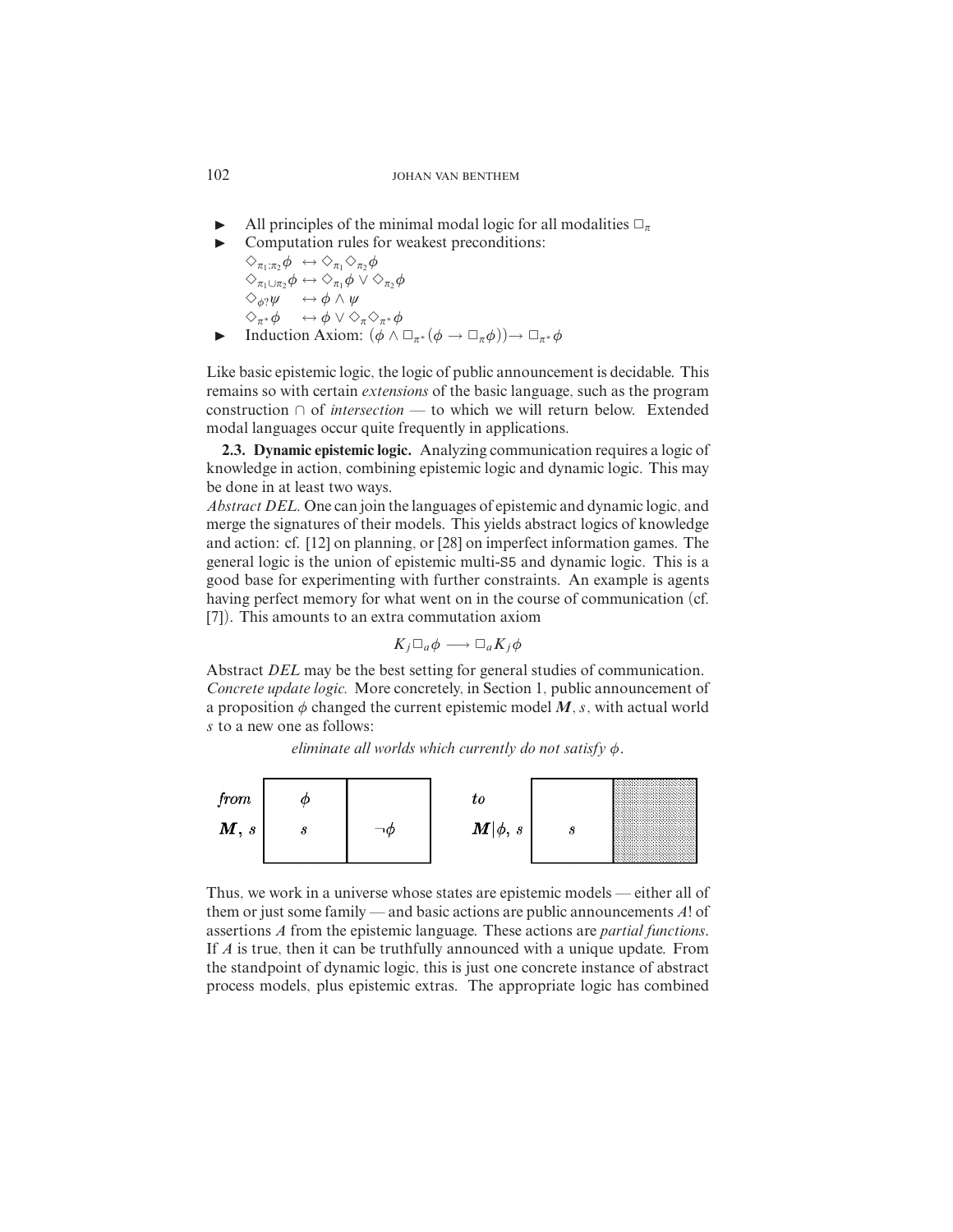dynamic-epistemic assertions

 $\Box_{A}$ <sup>*,*</sup>  $\phi$  "after truthful announcement of A,  $\phi$  holds."

The set-up of this system merges epistemic with dynamic logic, with some additions reflecting particulars of our update universe. There is a complete and decidable axiomatization ([17, 6]), with the following key axioms:

✸*<sup>A</sup>*! *p* ↔ *A* ∧ *p for atomic facts p*  $\diamondsuit_{A!}\neg\phi \qquad \leftrightarrow \quad A\wedge \neg \diamondsuit_{A!}\phi$  $\diamondsuit_{A!} \phi \vee \psi \leftrightarrow \diamondsuit_{A!} \phi \vee \diamondsuit_{A!} \psi$ <br>  $\diamondsuit_{A!} K_i \phi \leftrightarrow A \wedge K_i (A \rightarrow \diamondsuit_{A!} \phi)$ 

Essentially, these compute preconditions  $\Diamond_{A}$  *φ* by *relativizing* the postcondition  $\phi$  to *A*. The axioms can also be stated with the modal box, leading to versions like

$$
\Box_{A!} K_i \phi \longleftrightarrow A \longrightarrow K_i \Box_{A!} \phi
$$

This is like the above law for Perfect Recall. As for common knowledge, the earlier epistemic language needs a little extension, with a *binary* version

 $C_G(A, \phi)$  common knowledge of  $\phi$  in the submodel defined by *A*.

There is no definition for this in terms of just absolute common knowledge. Having added this feature, we can state the remaining reduction principle

$$
\Diamond_{A!} C_G \phi \longleftrightarrow A \land C_G (A, \Diamond_{A!} \phi)
$$

[37] develops this idea in detail. There are even further ways of combining knowledge and action. In particular, [24] defines a more thoroughly epistemized dynamic logic with transitions as objects in their own right.

*DEL with program constructions.* Public announcement is just one basic action. Conversation may involve more complex programming of what is said. Saying one thing after another amounts to program composition, choosing one's assertions involves choice, and Muddy Children even involved a guarded iteration:

## while "you don't know your status" po "say so".

The basic logic of public update with the first two constructions is like its version with just basic announcements *A*!, because of the reduction axioms for composition and choice in dynamic logic. But with possible iteration of announcements, the system changes — and even loses its decidability ([2]).

*§***3. Basic theory of information models.** *Special model classes.* Multi-S5 models can be quite complicated. But there are some subclasses of special interest. For instance, Muddy Children started with a full cube of 3-vectors,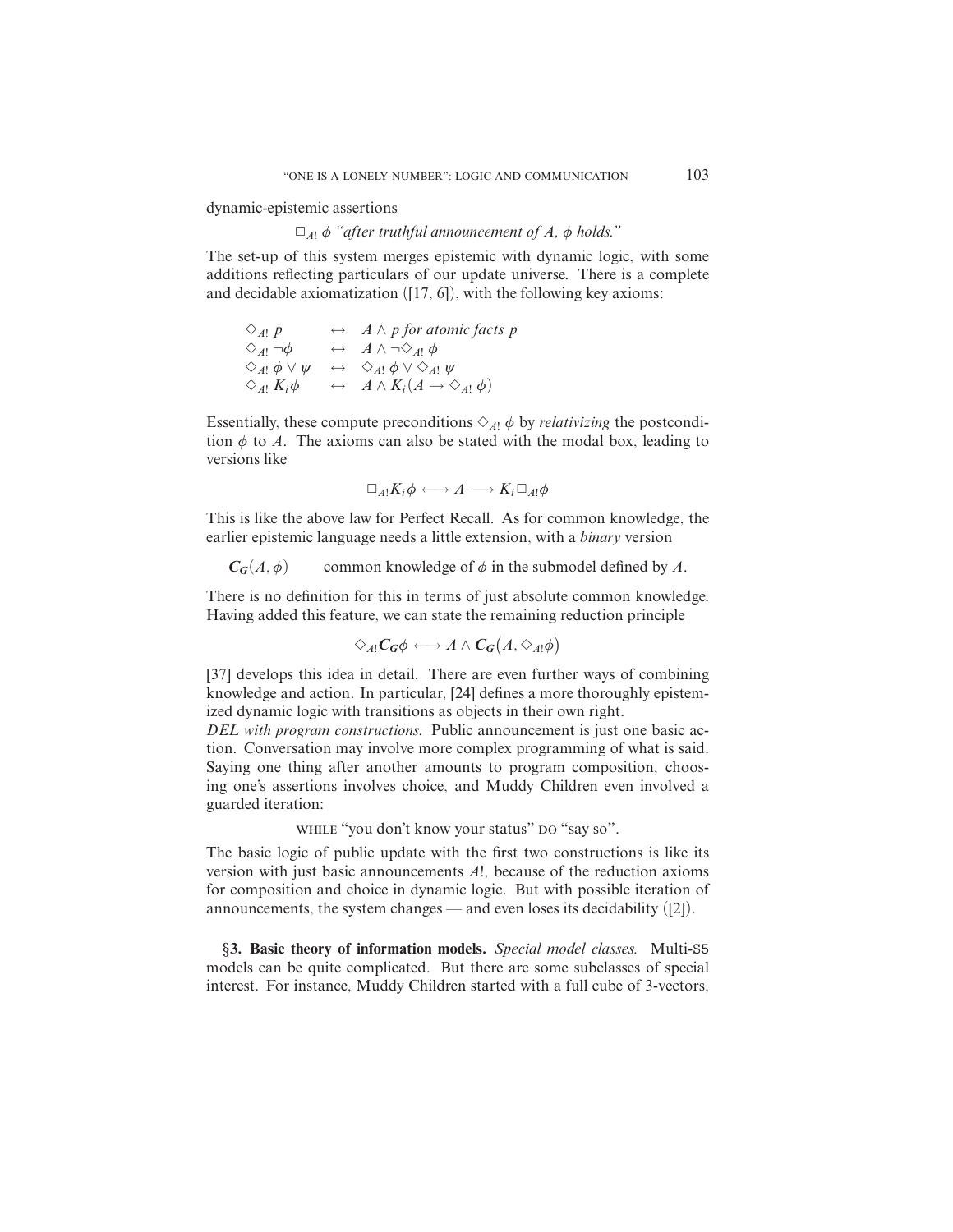with accessibility given as the special equivalence relation

*X* ∼*j Y* which holds if the *j*-th coordinates are equal:  $(X)$ <sup>*j*</sup> =  $(Y)$ *j* 

Cube models are studied in algebraic logic ([10]) for their connections with assignment spaces over first-order models. But the subsequent Muddy Children updates led to submodels of such cubes. These already attain full epistemic generality ([20]):

Theorem 3.1. *Every multi-*S5 *model is representable up to bisimulation as a submodel of a full cube.*

Other special model classes arise in the study of card games ([40]) and games in general ([29]).

*Bisimulation.* Epistemic and dynamic logic are both standard modal logics (cf. [4]) with the following structural model comparison:

Definition 3.2. A *bisimulation* between two models *M*, *N* is a binary relation  $\equiv$  between their states *m*, *n* such that, whenever  $m \equiv n$ , then (a) *m*, *n* satisfy the same proposition letters,  $(b1)$  if  $mRm'$ , then there exists a world  $n'$ with  $nRn'$  and  $m' \equiv n'$ , and (b2) the analogous "zigzag clause" holds in the opposite direction.

Our question-answer example has a bisimulation with this variant:



In a natural sense, these are two representations of the same information state. Bisimulation equivalence occurs naturally in update. Suppose the current model is like this, with the actual world indicated by the black dot:



Note that all three worlds satisfy different epistemic formulas. Now, despite her uncertainty, *1* knows that *p*, and can say this — updating to the model



But this can be contracted via a bisimulation to the one-point model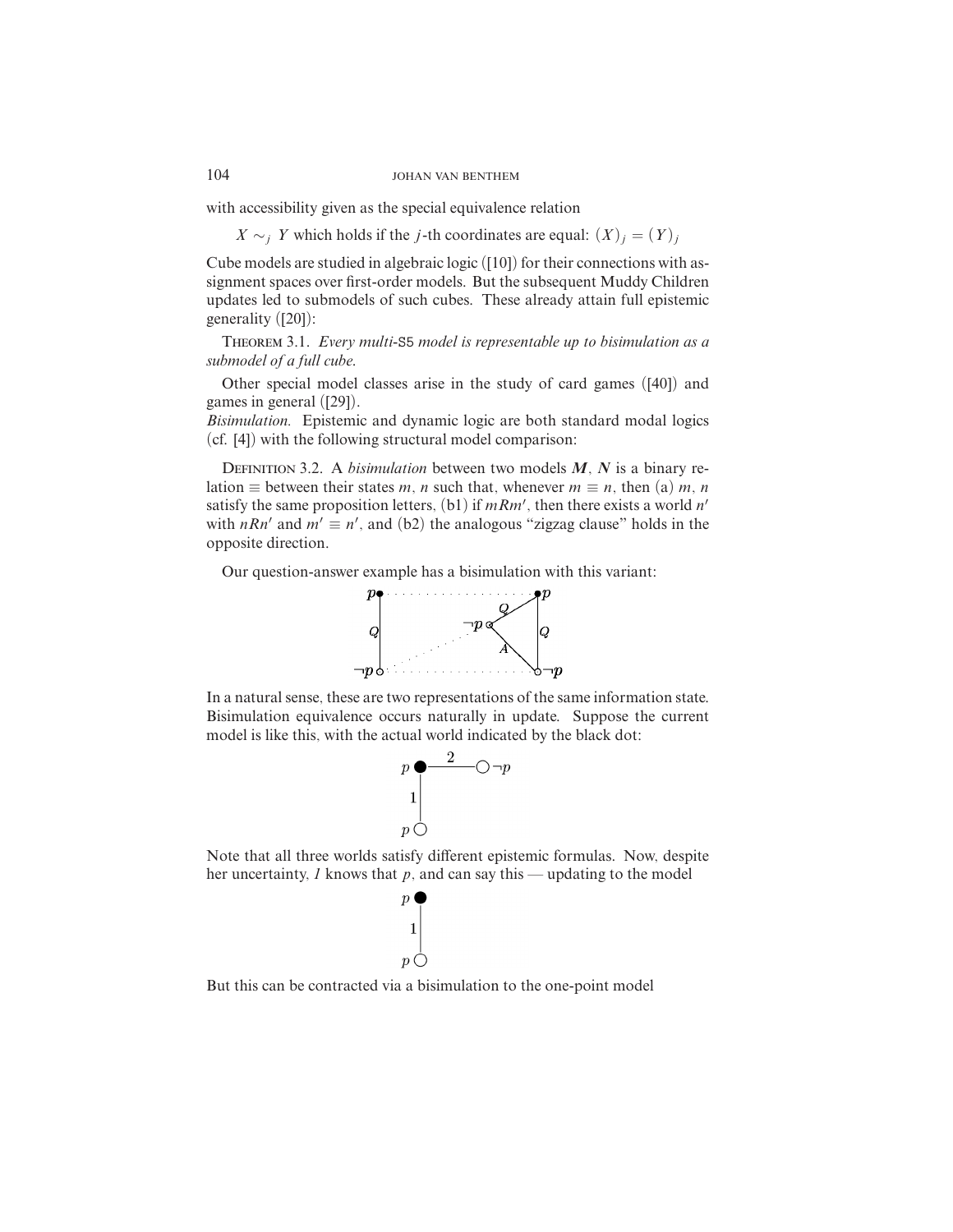$p$   $\bullet$ 

In general, it is convenient to think of update steps with bisimulation contractions interleaved automatically.

Some basic results link bisimulation to truth of modal formulas. For convenience, we restrict attention to *finite models* — but this can be lifted. *Invariance and definability.* Consider general models, or those of multi-S5.

Lemma 3.3 (Invariance Lemma). *The following are equivalent:*

- (a) *M, s and N, t are connected by a bisimulation,*
- (b) *M, s and N, t satisfy the same modal formulas.*

Any model has a bisimilar *unraveled tree model*, but also a smallest *bisimulation contraction* satisfying the same modal formulas. Another useful tool are modal analogues of Scott-sentences for infinitary logic (cf. [3]):

Lemma 3.4 (State Definition Lemma). *For each model M, s there is an epistemic formula (involving common knowledge) such that the following assertions are equivalent:*

(a)  $N, t \models \beta$ ,

(b) *N, t* has a bisimulation  $\equiv$  with **M**, *s* such that  $s \equiv t$ .

PROOF. The version and proof given here are from [21, 23]. Consider any finite multi-S5 model *M, s*. This falls into a number of maximal "zones" of worlds that satisfy the same epistemic formulas in our language.

CLAIM 3.5. There exists a finite set of formulas  $\phi_i$  ( $1 \le i \le k$ ) such that (a) each world satisfies one of them, (b) no world satisfies two of them (i.e., they define a partition of the model), and (c) if two worlds satisfy the same formula  $\phi_i$ , then they agree on all epistemic formulas.

To show this, take any world  $s$ , and find difference formulas  $\delta^{s,t}$  between it and any *t* which does not satisfy the same epistemic formulas, where *s* satisfies  $\delta^{s,t}$  while *t* does not. The conjunction of all  $\delta^{s,t}$  is a formula  $\phi_i$  true only in *s* and the worlds sharing its epistemic theory. We may assume the  $\phi_i$  also list all information about the proposition letters true and false throughout their partition zone. We also make a quick observation about uncertainty links between these zones:

# If any world satisfying *φi* is ∼*<sup>a</sup>* -linked to a world satisfying *φj* , then all worlds satisfying  $\phi_i$  also satisfy  $\Diamond_a \phi_i$ .

Next take the following description  $\beta_{M,s}$  of *M, s*:

(a) all (negated) proposition letters true at *s* plus the unique  $\phi_i$  true at *M*, *s*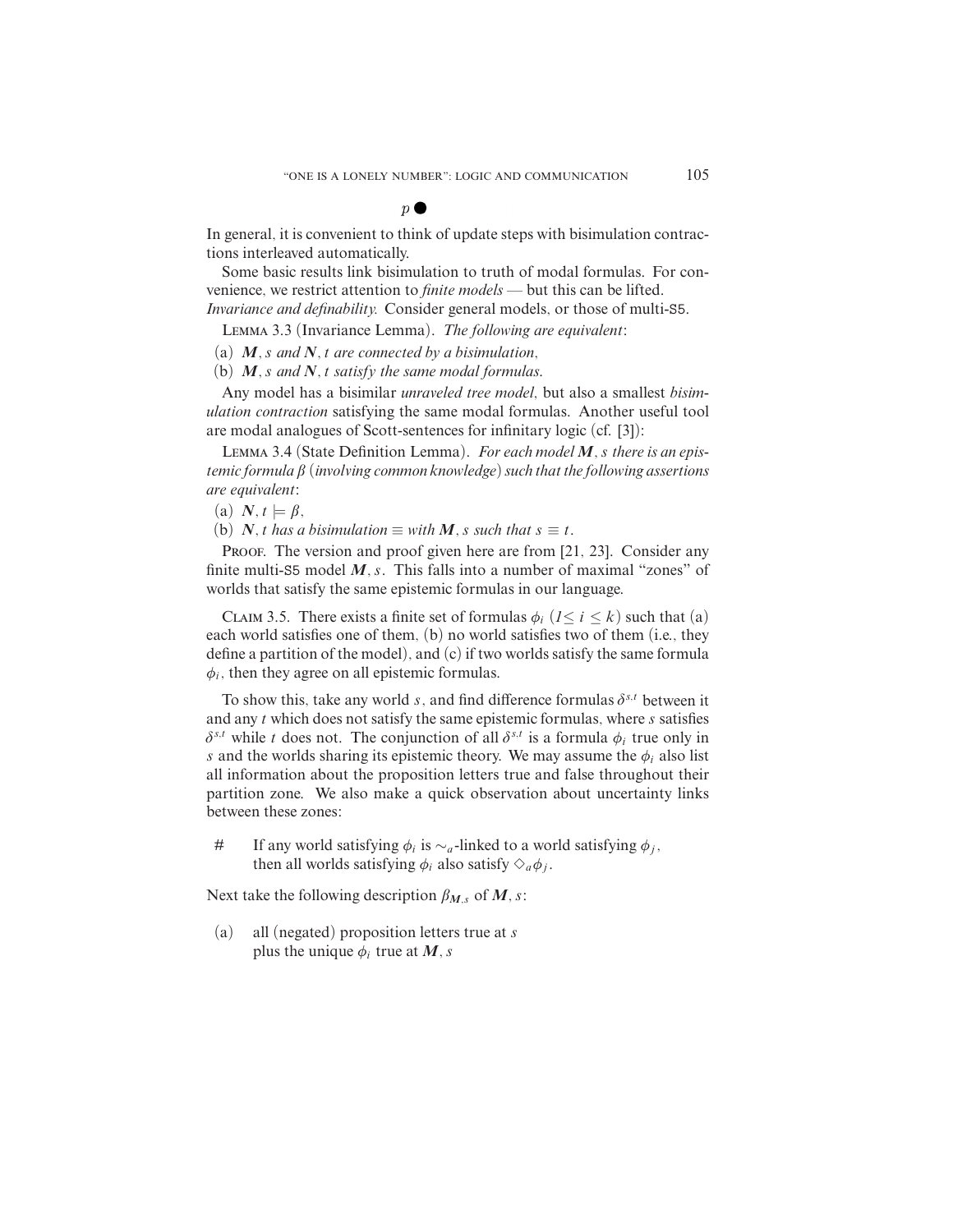- (b) common knowledge for the whole group of
	- (b1) the disjunction of all  $\phi_i$ ,
	- (b2) all negations of conjunctions  $\phi_i \wedge \phi_j$  ( $i \neq j$ ),
	- (b3) all implications  $\phi_i \rightarrow \Diamond_a \phi_j$  for which situation # occurs,
	- (b4) all implications  $\phi_i \to \Box_a \lor \phi_j$  where the disjunction runs over all situations listed in the previous clause.

CLAIM 3.6.  $M, s \models \beta_{M,s}$ 

CLAIM 3.7. If  $N, t \models \beta_{M,s}$ , then there exists a bisimulation between  $N, t$ and *M, s*.

To prove Claim 3.7, let *N, t* be any model for  $\beta_{M,s}$ . The  $\phi_i$  partition *N* into disjoint zones *Zi* of worlds satisfying these formulas. Now relate all worlds in such a zone to all worlds that satisfy  $\phi_i$  in the model M. In particular, *t* gets connected to *s*. We check that this connection is a bisimulation. The atomic clause is clear from an earlier remark. But also, the zigzag clauses follow from the given description. (a) Any  $\sim_a$ -successor step in *M* has been encoded in a formula  $\phi_i \rightarrow \Diamond_a \phi_j$  which holds everywhere in *N*, producing the required successor there. (b) Conversely, if there is no  $\sim_a$ -successor in *M*, this shows up in the limitative formula  $\phi_i \to \Box_a \lor \phi_i$ , which also holds in *N*, so that there is no "excess" successor there either. This concludes the proof.

The Invariance Lemma says that bisimulation has the right fit with the modal language. The State Definition Lemma says that each semantic state can be characterized by one epistemic formula. E.g., consider the two-world model for our question-answer episode. Here is an epistemic formula which defines its *φ*-state up to bisimulation:

$$
\phi \land \boldsymbol{C}_{\{\boldsymbol{Q},A\}}\big(\big(K_{A}\phi \lor K_{A}\neg\phi\big) \land \neg K_{\boldsymbol{Q}}\phi \land \neg K_{\boldsymbol{Q}}\neg\phi\big)
$$

This allows us to switch, in principle, between semantic accounts of information states as models *M, s* and syntactic ones in terms of complete defining formulas. There is more to this than just technicality. For instance, syntactic approaches have been dominant in related areas like belief revision theory, where information states are not models but syntactic theories. It would be good to systematically relate syntactic and semantic approaches to update, but we shall stay semantic here.

*Respectful and safe operations.* The above also constrains epistemic update operations *O*. These should *respect bisimulation*:

If *M, s* and *N, t* are bisimilar, so are their values  $O(M, s)$  and  $O(N, t)$ 

FACT 3.8. Public update respects bisimulation.

PROOF. Let  $\equiv$  be a bisimulation between *M*, *s* and *N*, *t*. Consider their submodels  $M|\phi, s, N|\phi, t$  after public update with  $\phi$ . The restriction of  $\equiv$  to these is still a bisimulation. Here is the zigzag clause. Suppose some world *w* has an  $\sim_i$ -successor *v* in *M*| $\phi$ , *s*. This same *v* is still available in the other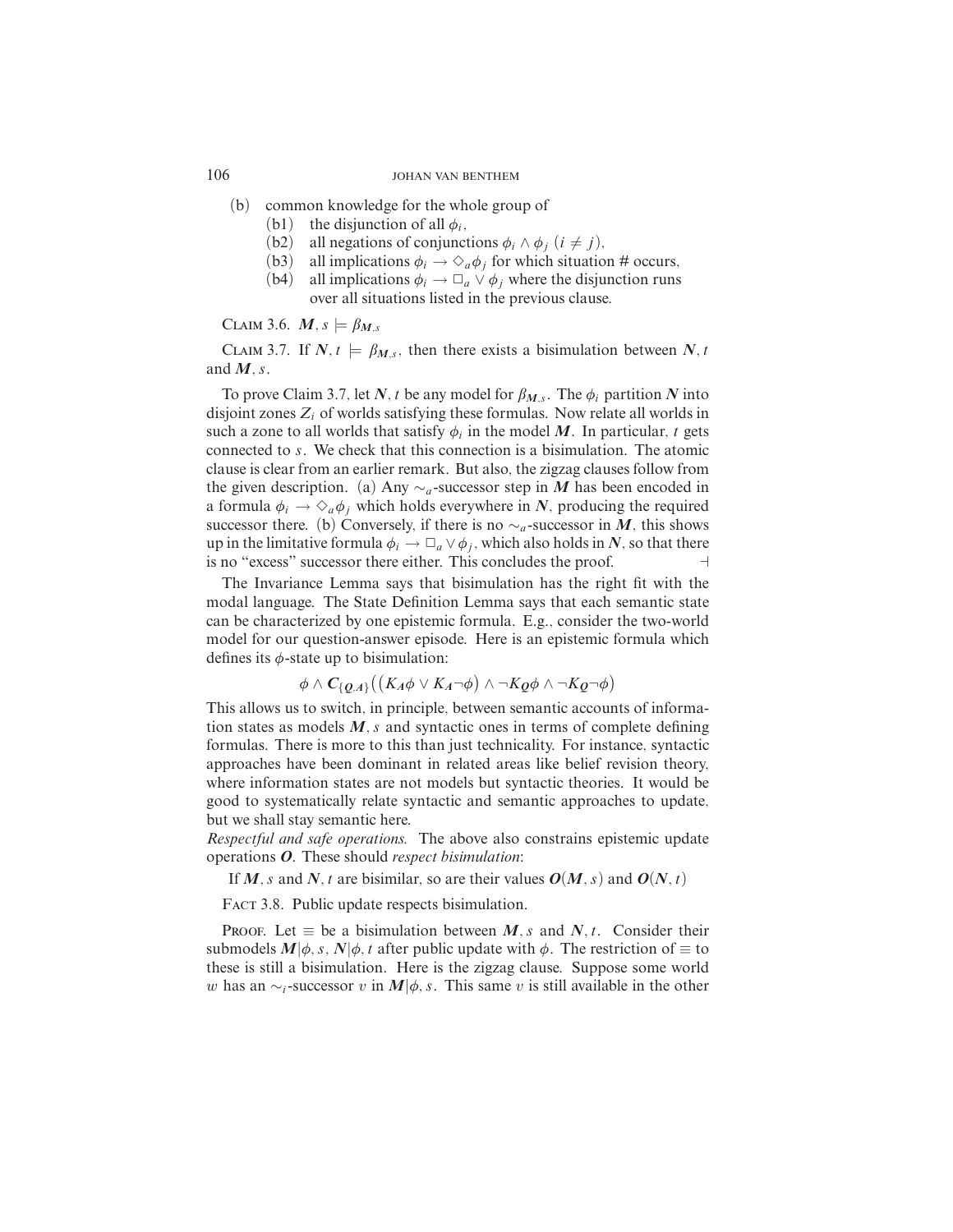model: it remained in *M* since it satisfied  $\phi$ . But then *v* also satisfied  $\phi$  in *N, t*, because of the Invariance Lemma for the bisimulation  $\equiv$  — and so it stayed in the updated model  $N|\phi, t$ , too.

Many other proposed update operations respect bisimulations (cf. [8] on similar phenomena in process algebra). Finally, bisimulation also works for the full language of dynamic logic — but with a new twist  $(20)$ ). Intertwined with invariance for formulas  $\phi$ , one must show that the zigzag clauses go through for all regular program constructions: not just the atomic  $R_a$ , but each transition relation  $[[\pi]]$ :

FACT 3.9. Let  $\equiv$  be a bisimulation between two models *M*, *M'*, with  $s \equiv s'$ . Then it holds that

(i) *s*, *s* verify the same formulas of propositional dynamic logic,

(ii) if  $s[[\pi]]^M t$ , then there exists  $t'$  with  $s'[[\pi]]^{M'} t'$  and  $s' \equiv t'$ .

This observation motivates a new invariance for program operations:

DEFINITION 3.10. An operation  $O(R_1, \ldots, R_n)$  on programs is *safe for bisimulation* if, whenever  $\equiv$  is a relation of bisimulation between two models for their transition relations  $R_1, \ldots, R_n$ , then it is also a bisimulation for the defined relation  $O(R_1, \ldots, R_n)$ .

The core of the above program induction is that the three regular operations; ∪ <sup>∗</sup> of PDL are safe for bisimulation. By contrast, the operation of program *intersection* is not safe:



There is an obvious bisimulation here with respect to  $a, b$  — but the required zigzag clause fails for  $R_a \cap R_b$ .

After this technical extravaganza, we return to communication. In fact, the Muddy Children puzzle highlights a whole agenda of further questions. We already noted how its specific model sequence is characteristic for the field. But in addition, it raises many further central issues, such as

- (a) the benefits of internal group communication,
- (b) the role of iterated assertion,
- (c) the interplay of update and inference in reasoning.

We will look into these as we go. But we start with an issue already noted: the putative "learning principle" that was refuted by Muddy Children.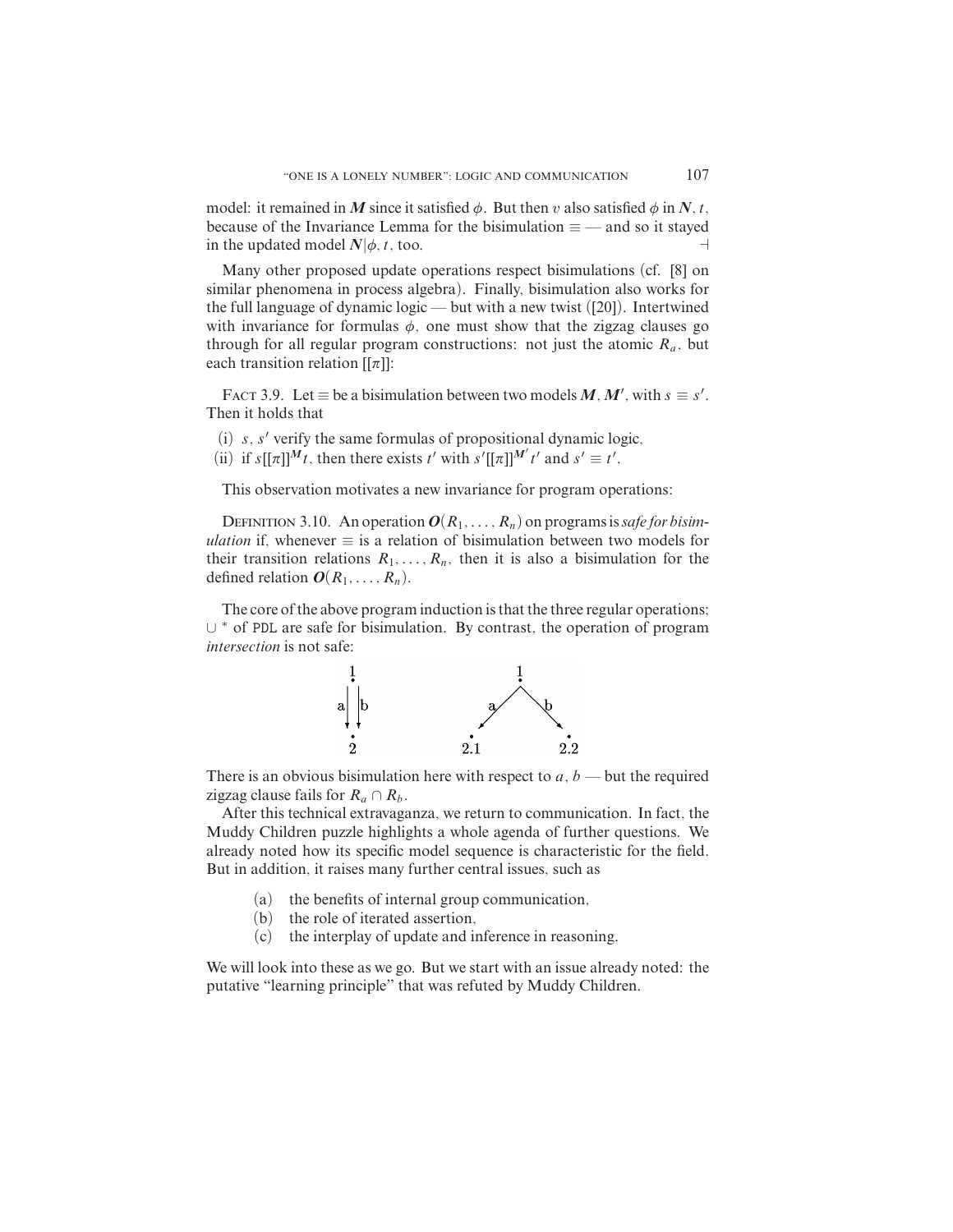*§***4. What do we learn from a statement?** *Specifying speech acts.* Update logic is a sequel to speech act theories, which originated in philosophy, and then partly migrated to computer science (cf. [43]). Earlier accounts of speech acts often consist in formal specifications of preconditions and postconditions of successful assertions, questions, or commands. Some of these insights are quite valuable, such as those concerning assertoric force of assertions. E.g., in what follows, we will assume, in line with that tradition, that normal cooperative speakers may only utter statements which they know to be true. Even so, what guarantees that the specifications are correct? E.g., it has been said that answers to questions typically produce common knowledge of the answer. But Muddy Children provided a counter-example to this naive "Learning Principle". Logical tools help us get clearer on pitfalls and solutions. The learning problem is a good example of this use.

*Persistence under update.* Public announcement of atomic facts *p* makes them common knowledge, and the same holds for other types of assertion. But, as we noted in Section 1, not all updates with *φ* result in common knowledge of *φ*! A simple counter-example is this. In our question-answer case, let *A* say truly

$$
p \wedge \neg K_{\mathcal{Q}} p
$$
 "p, but you don't know it."

This utterance removes  $Q$ 's lack of knowledge about the fact  $p$ , and thereby makes its own assertion false! Ordinary terminology is misleading here:

*learning that*  $\phi$  is ambiguous between:  $\phi$  *was* the case, before the announcement, and  $\phi$  *is* the case — after the announcement.

The explanation is that statements may change their truth value with update. For worlds surviving in the smaller model, factual properties do not change, but epistemic properties may. This raises a general logical issue of *persistence under update*:

Which forms of epistemic assertion remain true at a world whenever other worlds are eliminated from the model?

These are epistemic assertions which, when publicly announced to a group, will always result in common knowledge. Examples are atomic facts *p*, and knowledge-free assertions generally, but also knowledge assertions  $K_i p$  and ignorance assertions  $\neg K_i p$ .

*New kinds of preservation result.* Here is a relevant model-theoretic fact from modal logic (cf. [36]):

Theorem 4.1. *The epistemic formulas* without common knowledge *that are preserved under submodels are precisely those definable using literals*  $p, \neg p$ *, conjunction, disjunction, and Ki-operators.*

Compare universal formulas in first-order logic, which are just those preserved under submodels. The obvious conjecture for the epistemic language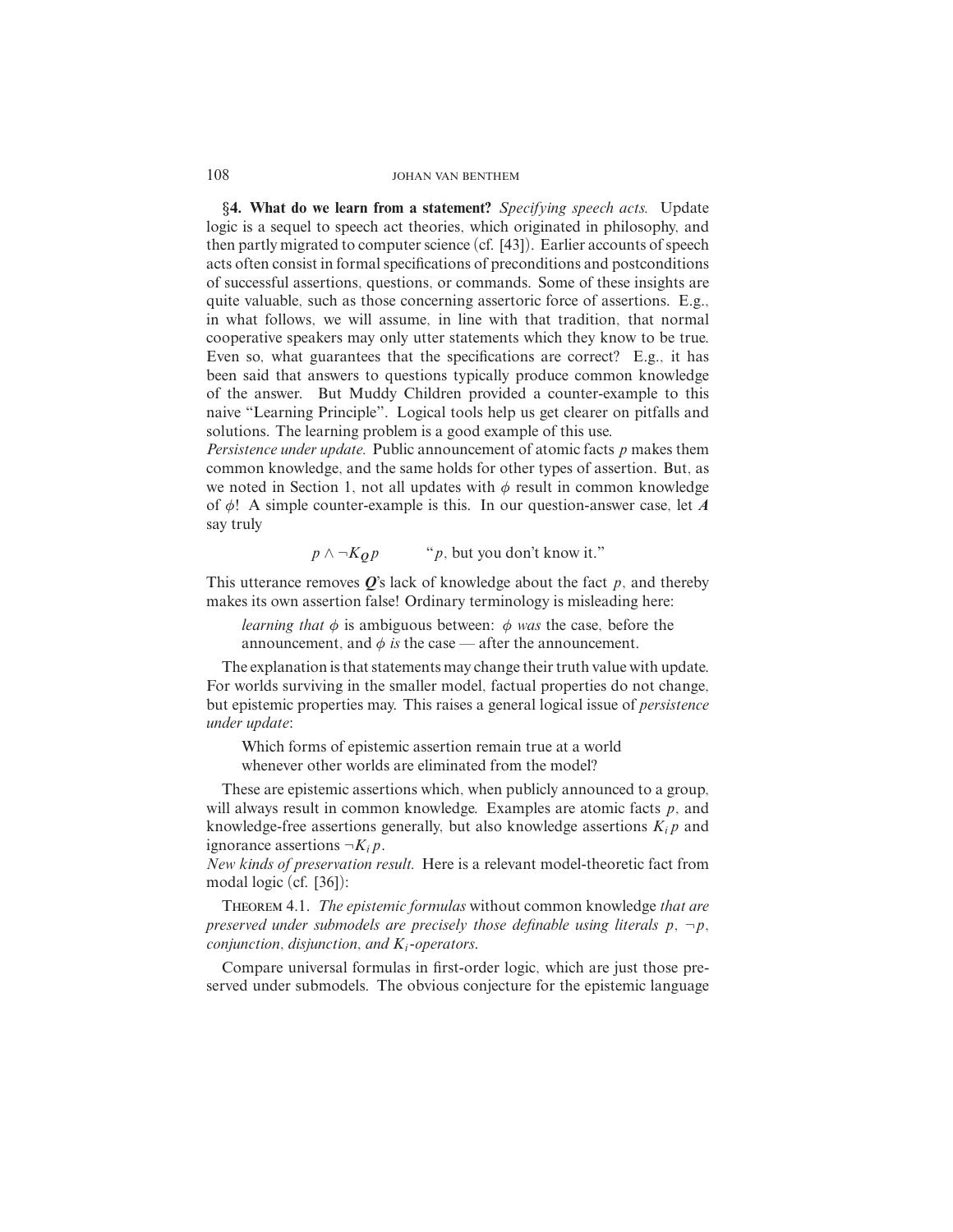with common knowledge would just add arbitrary formulas  $C\phi$  as persistent forms. But this result is still open, as lifting first-order model theory to such non-first-order modal fixed-point languages seems non-trivial, even on a universe of finite models.

Question. Which formulas of the full epistemic language with common knowledge are preserved under submodels?

In any case, what we need is not really full preservation under submodels, but rather preservation under "self-defined submodels":

When we *restrict* a model to those of its worlds which satisfy *φ*, then *φ* should hold throughout the remaining model, or in terms of an elegant validity:  $\phi \rightarrow (\phi)^{\phi}$ 

Question. Which epistemic formulas imply their self-relativization?

Indeed, which *first-order* formulas are preserved in this self-fulfilling sense? Model-theoretic preservation questions of this special form seem new. *A non-issue?* Many people find this particular issue annoying. Non-persistence seems a side-effect of infelicitous wording. E.g., when *A* said "*p*, but you don't know it", she should just have said "*p*", keeping her mouth shut about my mental state. Now, the Muddy Children brand of non-persistence is not as blatant as this. And in any case, dangers in timing aspects of what was true before and is true after an update are no more exotic than the acknowledged danger in computer science of confusing states of a process. Dynamic logics were developed precisely to keep track of that. But let's stop fencing: *can* we reword any message to make the non-persistence go away? An epistemic assertion *A* defines a set of worlds in the current model *M*. Can we always find an equivalent persistent definition? This would be easy if each world has a simple unique factual description, as is the case with hands in card games. But even without assuming this there is a method that works, at least locally:

FACT 4.2. In each model, every public announcement has a persistent equivalent leading to the same update.

PROOF. Without loss of generality, assume we are working only with bisimulation-contracted models which are also totally connected: no isolated components. Let *w* be the current world in model *M*. Let *j* publicly announce *A*, updating to the submodel *M*|*A* with domain  $A^* = \{s \in M | M, s \models A\}$ . If this is still  $M$  itself, then the announcement "True" is adequate, and persistent. Now suppose *A*<sup>∗</sup> is not the whole domain. Our persistent assertion consist of two disjuncts:

## $Δ ∨ Σ$

First we make ∆. Using the proof of the State Definition Lemma of Section 3, this is an epistemic definition for *A*<sup>∗</sup> in *M* formed by describing each world in it up to bisimulation, and then taking the disjunction of these.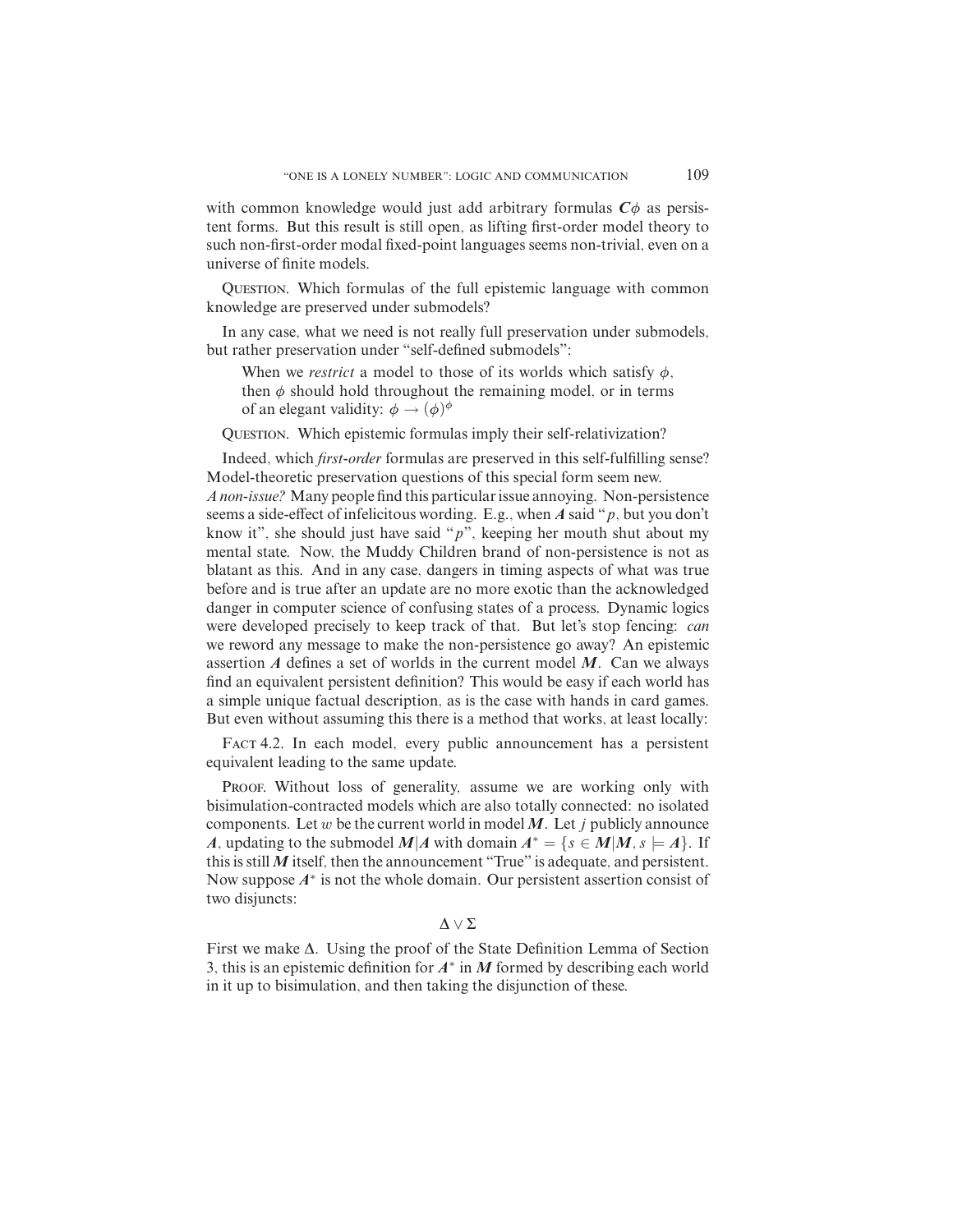Now for  $\Sigma$ . Again using the mentioned proof, write a formula which describes  $M/A$  up to bisimulation. For concreteness, this had a common knowledge operator over a plain epistemic formula describing the pattern of states and links, true everywhere in the model *M*|*A*. No specific world description is appended, however.

Clearly  $\Delta \vee \Sigma$  is common knowledge in  $M/A$ , because  $\Sigma$  is. But it also picks out the right worlds in *M*. First, any world in *A*<sup>∗</sup> satisfies its own disjunct of ∆. Conversely, suppose any world *t* in *M* satisfies ∆ ∨ Σ. If it satisfies some disjunct of ∆, then it must then be in *A*<sup>∗</sup> by the bisimulation-minimality of the model. Otherwise,  $M$ , t satisfies  $\Sigma$ . But then by connectedness, every world in *M* satisfies  $\Sigma$ , and in particular, given the construction of  $\Sigma$ , there must be a bisimulation between  $M$  and  $M|A$ . But this contradicts the fact that the update was genuine.

Of course, this recipe for phrasing your assertions is ugly, and not recommended! Moreover, it is local to one model, and does not work uniformly. Recall that, depending on group size, muddy children may have to repeat the same ignorance statement any number of times before knowledge dawns. If there were one uniform persistent equivalent for that statement, the latter's announcement would always lead to common knowledge after some fixed finite stage.

*§***5. Internal communication in groups.** *The best we can.* The muddy children might just tell each other what they see, and common knowledge of their situation is reached at once. The same holds for card players telling each other their hands. Of course, life is civilized precisely because we do not "tell it like it is". Even so, there is an issue of principle of what agents in a group can achieve by maximal communication. Consider two epistemic agents that find themselves in some collective information state *M*, at some actual situation *s*. They can tell each other things they know, thereby cutting down the model to smaller sizes. Suppose they wish to be maximally cooperative:

What is the best correct information they can give each other via successive updates — and what does the resulting collective information state look like?

E.g., what is the best that can be achieved in the following model?

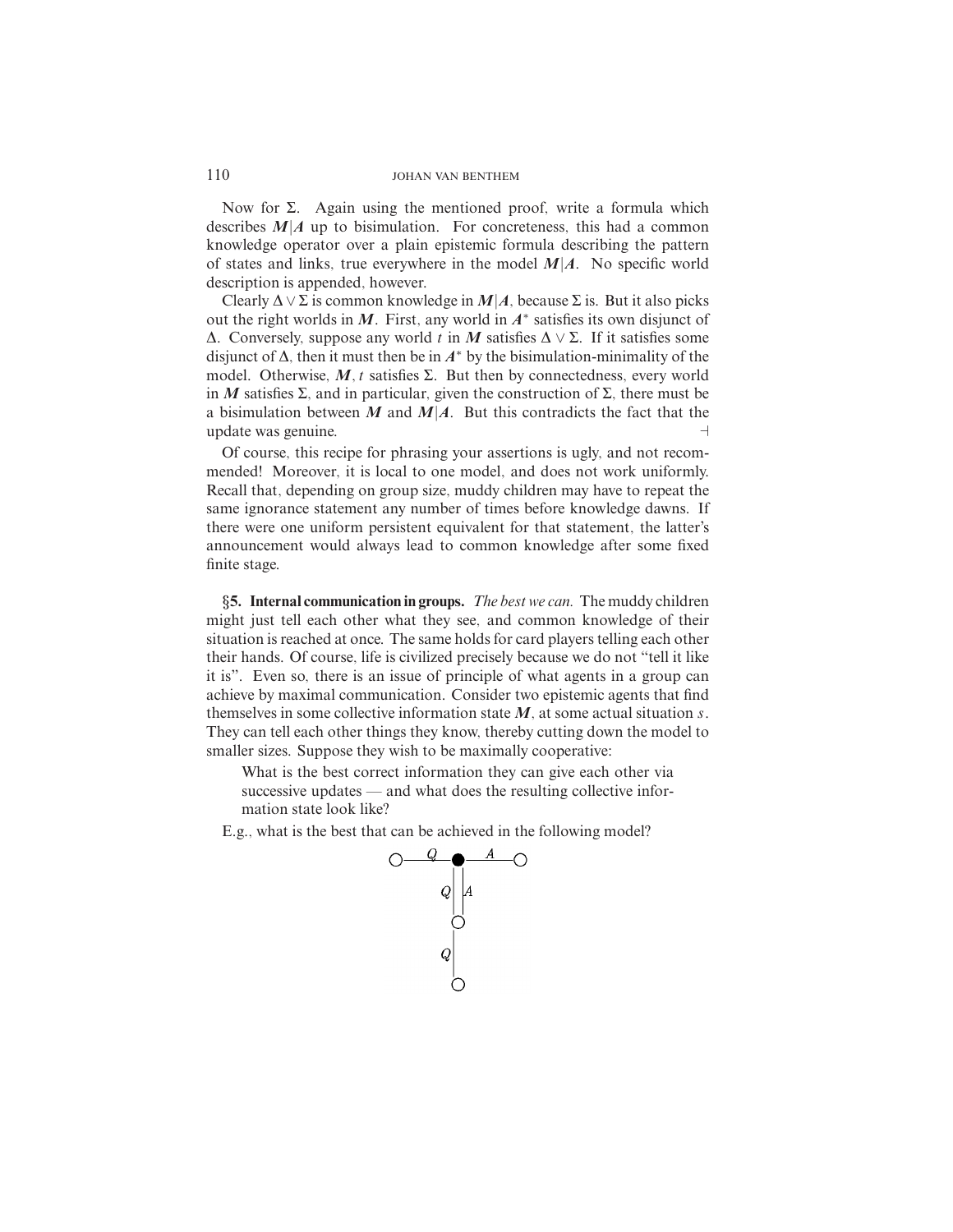Geometrical intuition suggests that this must be:



This is correct! First, any sequence of mutual updates in a finite model must terminate in some minimal domain which can no longer be reduced. This is reached when everything each agent knows is already common knowledge: i.e., it holds in every world. But what is more, this minimal model is *unique*, and we may call it the "communicative core" of the initial model. Here is an explicit description, proved in [27]:

Theorem 5.1. *Each model has a communicative core, viz. the set of worlds that are reachable from the actual world via all uncertainty links.*

PROOF. For convenience, consider a model with two agents only. The case with more than two agents is an easy generalization of the same technique. First, agents can reach this special set of worlds as follows. Without loss of generality, let all states *t* in the model satisfy a unique defining formula  $\delta_t$  as in Section 3 — or obtained by an ad-hoc argument. Agent *1* now communicates all he knows by stating the *disjunction*  $\forall \delta_t$  for all worlds *t* he considers indistinguishable from the actual one. This initial move cuts the model down to the actual world plus all its  $\sim$ <sub>1</sub>-alternatives. Now there is a small technicality. The resulting model need no longer satisfy the above unique definability property. The update may have removed worlds that distinguished between otherwise similar options. But this is easy to remedy by taking the *bisimulation contraction*. Next, let *2* make a similar strongest assertion available to her. This cuts the model down to those worlds that are also  $\sim$ <sub>2</sub>-accessible from the actual one. After that, everything any agent knows is common knowledge, so further statements have no informative effect.

Next, suppose agents reach a state where further announcements have no effect. Then the following implications hold for all  $\phi : K_1 \phi \to C_{\{1,2\}} \phi$ ,  $K_2\phi \rightarrow C_{\{1,2\}}\phi$ . Again using defining formulas, this means *1*, *2* have the same alternative worlds. So, these form a *subset* of the above core. But in fact, all of it is preserved. An agent can only make statements that hold in all of its worlds, as it is included in his information set. Therefore, the whole core survives each episode of public update, and by induction, it survives all of them.  $\Box$ 

A corollary of the preceding proof is this:

FACT 5.2. Agents need only 2 communication rounds to get to the core.

In particular, there is no need for repetitions by agents. E.g., let *1* truly say *A* (something he knows in the actual world), note the induced public update, and then say  $\bm{B}$  (which he knows in the new state). Then he might just as well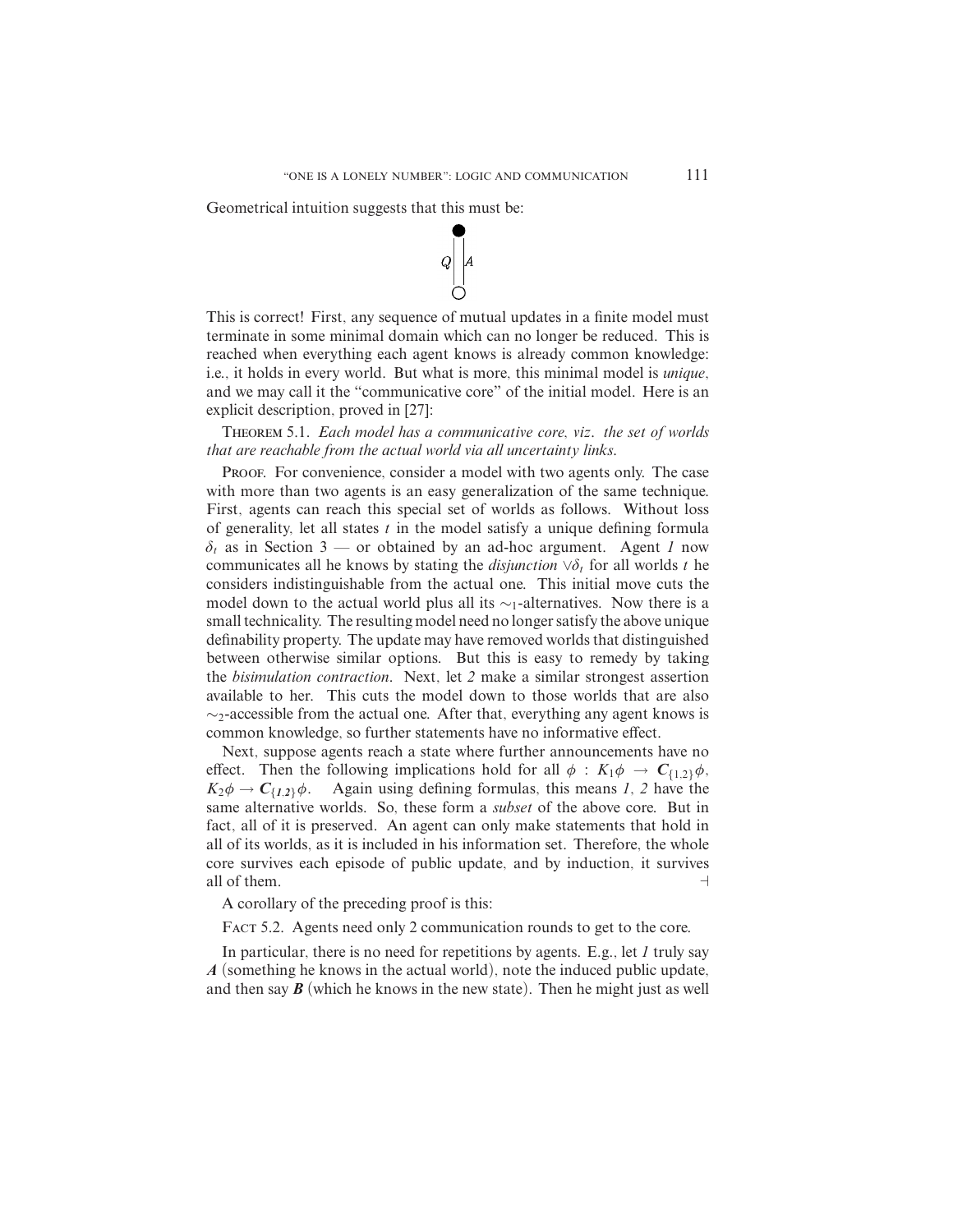have asserted  $A \wedge (B)^A$  straightaway: where  $(B)^A$  is the relativization of *B* to *A* (cf. Section 6).

Incidentally, a two-step solution to the initial example of this section is the following rather existentialist conversation:

*Q* sighs: "I don't know." *A* sighs: "I don't know either."

It does not matter if you forget the details here, because it also works in the opposite order.

The communicative core is the actual world plus every world connected to it by the intersection of all uncertainty relations. This is the range used in defining *implicit knowledge* for a group of agents in Section 2.1 Thus, maximal communication turns implicit knowledge of a group into common knowledge. As a slogan, this makes sense, but there are subtleties. It may be implicit knowledge that none of us know where the treasure is. But once the communicative core is all that is left, the location of the treasure may be common knowledge. Compare the difference between quantifier restriction and relativization. Implicit knowledge  $I_G\phi$  looks only at worlds in the communicative core *CC*, but it then evaluates the formula  $\phi$  from each world there in the whole model. By contrast, internal evaluation in the core is like evaluating totally relativized statements  $(\phi)^{CC}$  in the model.

Another technicality is that the relevant *intersection* of relations, though keeping the logic decidable, is no longer safe for bisimulation in the sense of Section 4. Adding it to the language leads to a genuinely richer epistemic logic, for which some of the earlier model theory would have to be redone.

*Planning assertions.* The preceding topic really shows a shift in interest. Update logics can be used to analyze given assertions, but they can also be used to plan assertions meeting certain specifications. An example is the following puzzle from a mathematical Olympiad in Moscow (cf. [41]):

7 cards are distributed among *A*, *B*, *C* . *A* gets 3, *B* 3, *C* 1. How should *A*, *B* communicate publicly, in hearing of 3, so that they find out the precise distribution of the cards while *C* does not?

There are solutions here — but their existence depends on the number of cards. This question may be seen as a generalization of the preceding one. How can a subgroup of all agents communicate maximally, while keeping the rest of the group as much in the dark as possible? Normally, this calls for hiding, but it is interesting to see — at least to politicians, or illicit lovers that some of this can be achieved publicly. This sort of planning problem is only beginning to be studied.

Here we just observe an analogy with computer science. The dynamic epistemic logic of Section 2.3 is like well-known program logics manipulating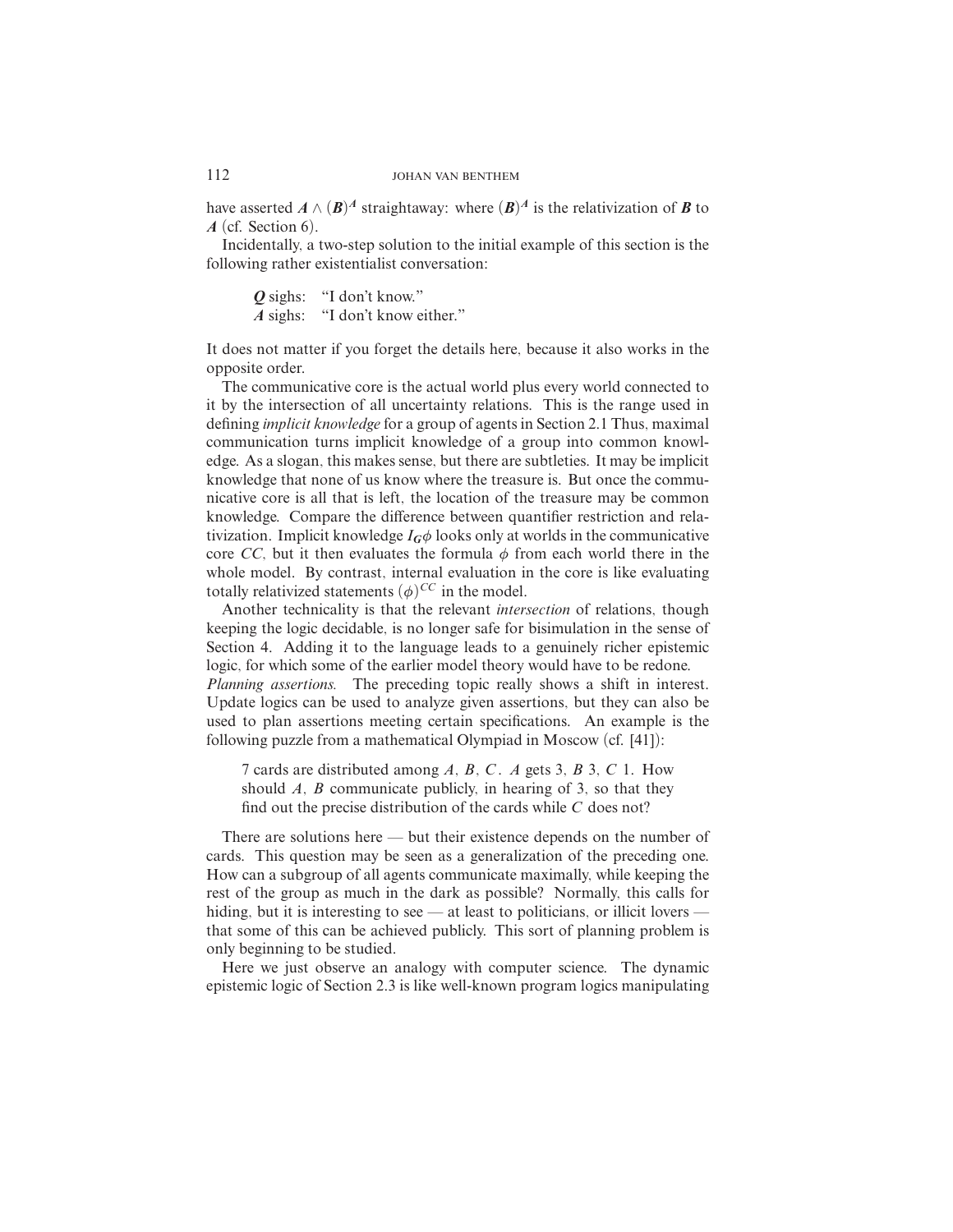correctness assertions

## $\phi \rightarrow \Box_{A}$ !  $\psi$  if precondition  $\phi$  holds, then saying *A* always leads to a state where postcondition  $\psi$  holds.

Such triples may be looked at in different ways. Given an assertion, one can analyze its preconditions and postconditions, as we did for questions and answers. Or, given an assertion  $A!$  plus a precondition  $\phi$  we can look for their strongest postcondition  $\psi$ . E.g., with  $\phi = True$ , and A atomic, it is easy to show that the strongest postcondition is the common knowledge of *A*. This is program analysis. But there is also program *synthesis*. Given a precondition  $\phi$  and a postcondition  $\psi$ , we can look for an assertion A! guaranteeing the transition. Here the postcondition  $\psi$  may specify which agents are supposed to learn what, using assertions of the forms  $K_i\alpha$  and  $\neg K_i\beta$ . Conversation planning is like this, determining what to say so that only the right people get the right information.

*§***6. Public update as relativization.** The following technical intermezzo ([25]) joins forces with standard logic.

*Semantic and syntactic relativization.* Here is a simple observation. Announcing *A* amounts to a logical operation of *semantic relativization*

from a model *M, s* to the definable submodel *M*|*A, s*.

This explains all behaviour so far — while raising new questions. For a start, in the new model, we can again evaluate formulas that express knowledge and ignorance of agents, in the standard format  $M|A, s \models \phi$ . In standard logic, this may also be described via *syntactic relativization* of the formula *φ* by the update assertion *A*:

LEMMA 6.1 (Relativization Lemma).  $M|A, s \models \phi \text{ iff } M, s \models (\phi)^A$ 

This says we can either evaluate assertions in a relativized model, or equivalently, their relativized versions in the original model. For convenience, we assume that relativization is defined so that  $(\phi)^A$  always implies A. For the basic epistemic language, this goes via the following recursion:

$$
(p)^A = A \land p
$$
  
\n
$$
(\neg \phi)^A = A \land \neg (\phi)^A
$$
  
\n
$$
(\phi \lor \psi)^A = (\phi)^A \lor (\psi)^A
$$
  
\n
$$
(K_i \phi)^A = A \land K_i (A \longrightarrow (\phi)^A)
$$

In this definition, one immediately recognizes the above axioms for public update. Whether this works entirely within the language of epistemic announcements depends on its strength. E.g., relativization was less straightforward with common knowledge, as no syntactic prefix " $A \rightarrow \ldots$ " or " $A \wedge \ldots$ " on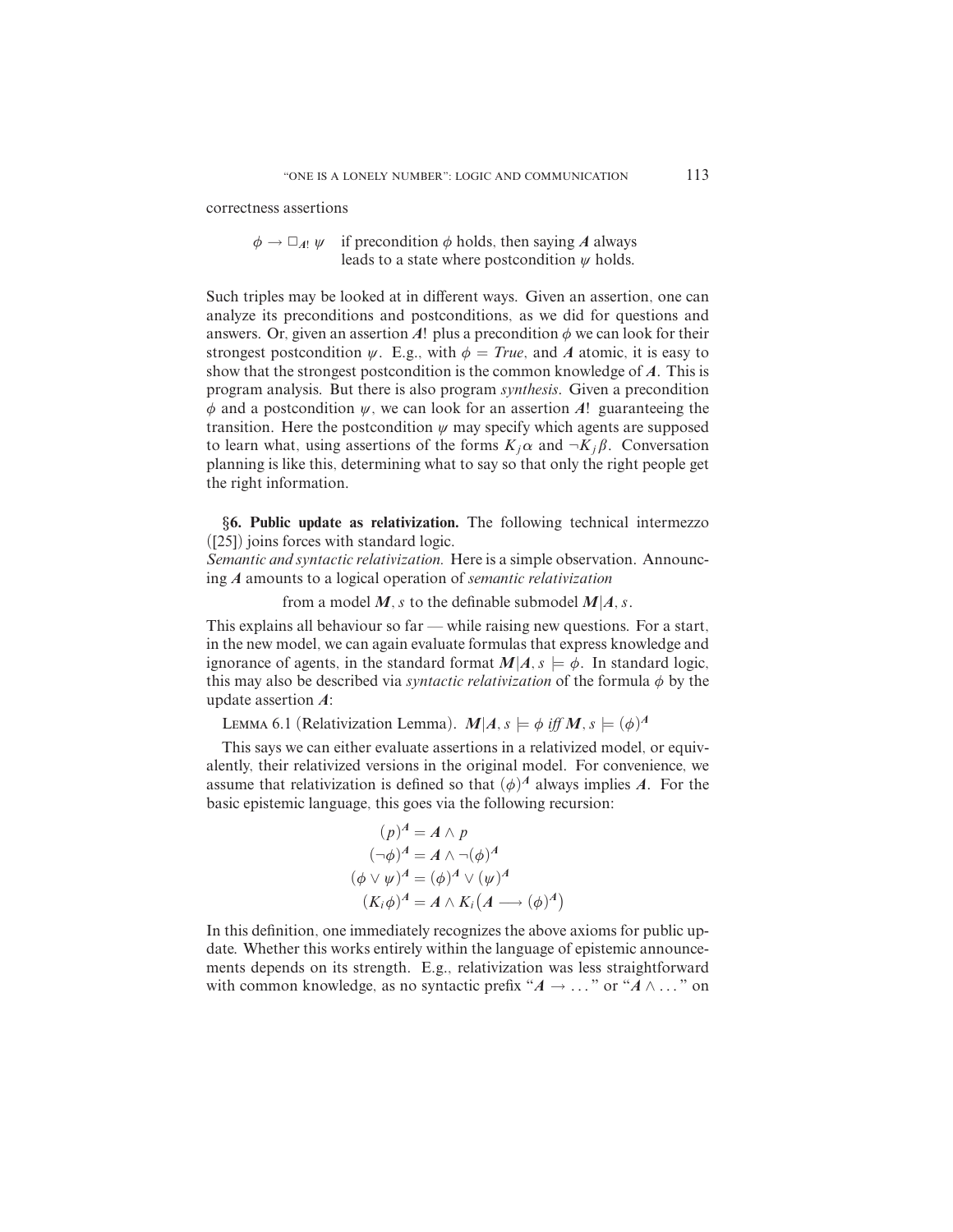absolute operators  $C_G$  does the job. But we saw how to extend epistemic logic with a binary restricted common knowledge operator. Actually, dynamic logic is better behaved in this respect.

FACT 6.2. Dynamic logic is closed under relativization.

PROOF. In line with the usual syntax of the system, we need a double recursion over formulas and programs. For formulas, the clauses are all as above, while we add

$$
(\Box_{\pi}\phi)^{A}=\Box_{(\pi)^{A}}(\phi)^{A}
$$

For programs, here are the recursive clauses that do the job:

$$
(R; S)A = (R)A; (S)A
$$
  
\n
$$
(R \cup S)A = (R)A \cup (S)A
$$
  
\n
$$
((\phi)?)A = (A)?; (\phi)A?
$$
  
\n
$$
(\pi^*)A = ((A)?; (\pi)A)^*
$$

Now, common knowledge  $C_G\phi$  may be viewed as a dynamic logic formula

$$
\Box_{(\cup\{i|i\in G\})^*}\phi
$$

Therefore, we can get a natural relativization for epistemic logic by the above Fact, by borrowing a little syntax from dynamic logic.

*General logic of relativization.* Stripped of its motivation, update logic is an axiomatization of one model-theoretic operation, viz. relativization. There is nothing specifically modal about this. One could ask for a complete logic of relativizations  $(\phi)^A$  in first-order logic, as done for *substitutions*  $\Box_{t/x}\phi$  in [10].

Question. What is the complete logic of the relativization operator in a standard first-order language?

At least we may observe that there is more than the axioms listed in Section 2.3. For instance, the following additional fact is easy to prove:

> *Associativity*  $(A)^{B}$ <sup>C</sup> is logically equivalent to  $A^{((B)^{C})}$ .

In our update logic, performing two relativizations matches performing two consecutive updates. Thus Associativity amounts to the validity of

$$
\Box_{A!;B!}\phi \longleftrightarrow \Box_{(\Box_{A!}B)!}\phi
$$

Why was this not on the earlier list of the complete axiom system? The answer is a subtlety. That axiom system does indeed derive every valid formula. But it does so without being *substitution-closed*. In particular, the above basic axiom for atoms

$$
\Diamond_{A!} p \longleftrightarrow A \land p
$$

fails for arbitrary formulas *φ*. Define the *substitution core* of update logic as those valid schemata all of whose substitution instances are valid formulas.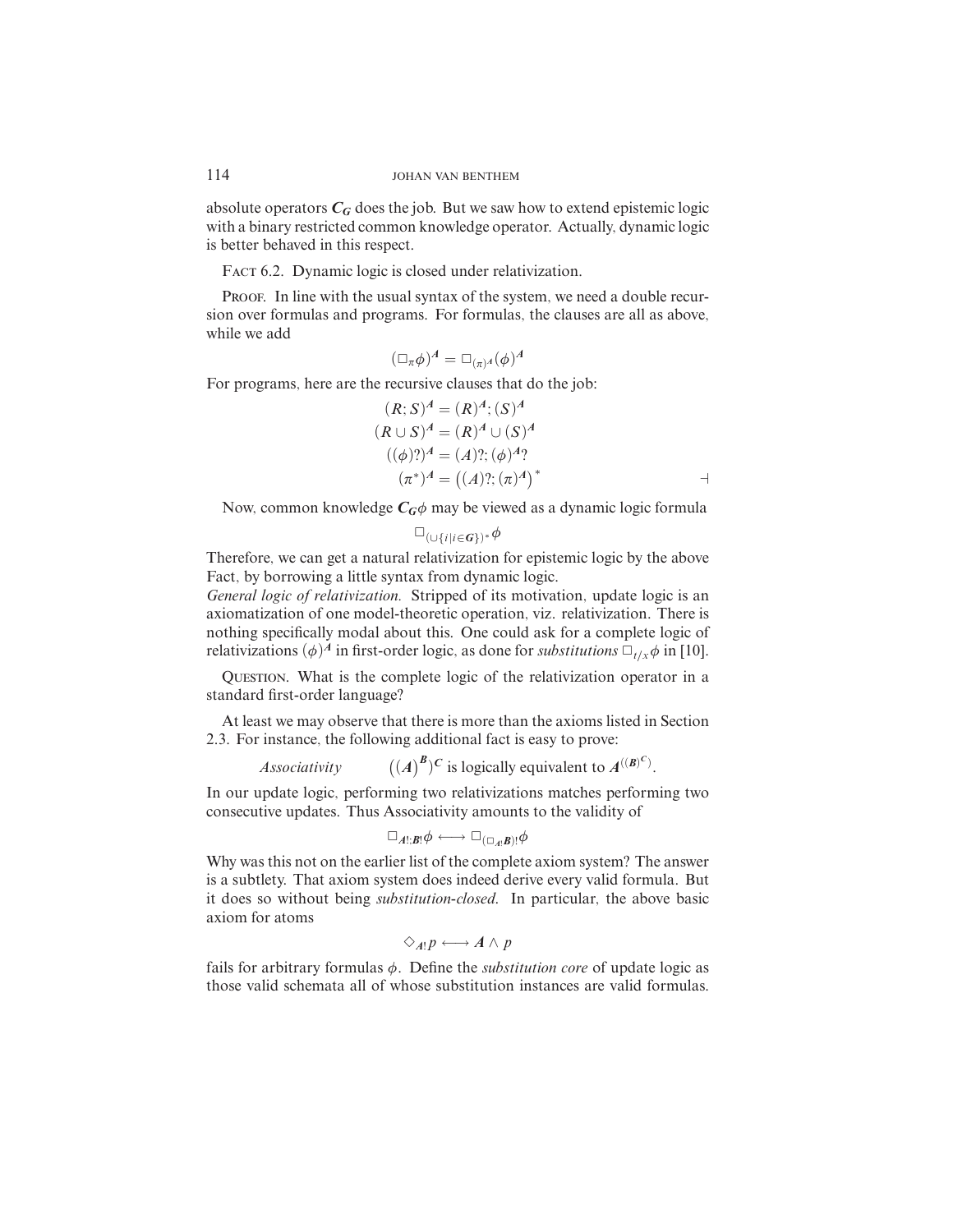Associativity belongs to it, but it is not derivable schematically from the earlier axiom system.

Question. Can one axiomatize the complete substitution core of public update logic?

There are also interestingly invalid principles, witness the discussion of persistence in Section 4. Announcing a true statement "*p*, but you don't know it" invalidates itself. More technically, even when  $p \wedge \Diamond_1 \neg p$  holds, its self-relativization

$$
(p \land \Diamond_1 \neg p)^{p \land \Diamond_1 \neg p} = p \land \Diamond_1 \neg p \land \Diamond_1 (p \land \Diamond_1 \neg p \land p)
$$

is a contradiction. Thus some assertions are self-refuting when announced, and the earlier-mentioned typographically pleasing principle is not part of a general logic of relativization:

> $\phi \longrightarrow (\phi)^{\phi}$ holds only for special assertions  $\phi$ .

We look at further issues in the logic of relativization in Section 7, including iterated announcement and its connections with fixed-point operators. *Excursion: richer systems of update.* In standard logic, relativization often occurs together with other operations, such as *translation of predicates* — e.g., in the notion of *relative interpretation* of one theory into another. Likewise, the above connection extends to more sophisticated forms of epistemic update (cf. Section 9). For instance, when a group hears that a question is asked and answered, but only a subgroup gets the precise answer, we must use a new operation of *arrow elimination*, rather than world elimination. More precisely,

all arrows are removed for all members of that subgroup between

those zones of the model that reflect different exhaustive answers.

Arrow elimination involves substitution of new accessibility relations for the current ones. E.g., when the question "*φ*?" is asked and answered, the uncertainty relations ∼*<sup>i</sup>* for agents *i* in the informed subgroup are replaced by the union of relations

$$
(\phi)?; \sim_i; (\phi)? \cup (\neg \phi)?; \sim_i; (\neg \phi)?
$$

This is a translation of the old binary relation ∼*<sup>i</sup>* into a new definable one.

Next on this road, there are more complex "product updates" — which correspond to those interpretations between theories which involve construction of new definable objects, like when we embed the rationals into the integers using ordered pairs. Axioms for update logics will then still axiomatize parts of the meta-theory of such general logical operations. Thus, progressively more complex notions of update correspond to more sophisticated theory relations from standard logic.

Finally, relativization suggests a slightly different view of eliminative update. So far, we discarded old information states. But now, we can keep the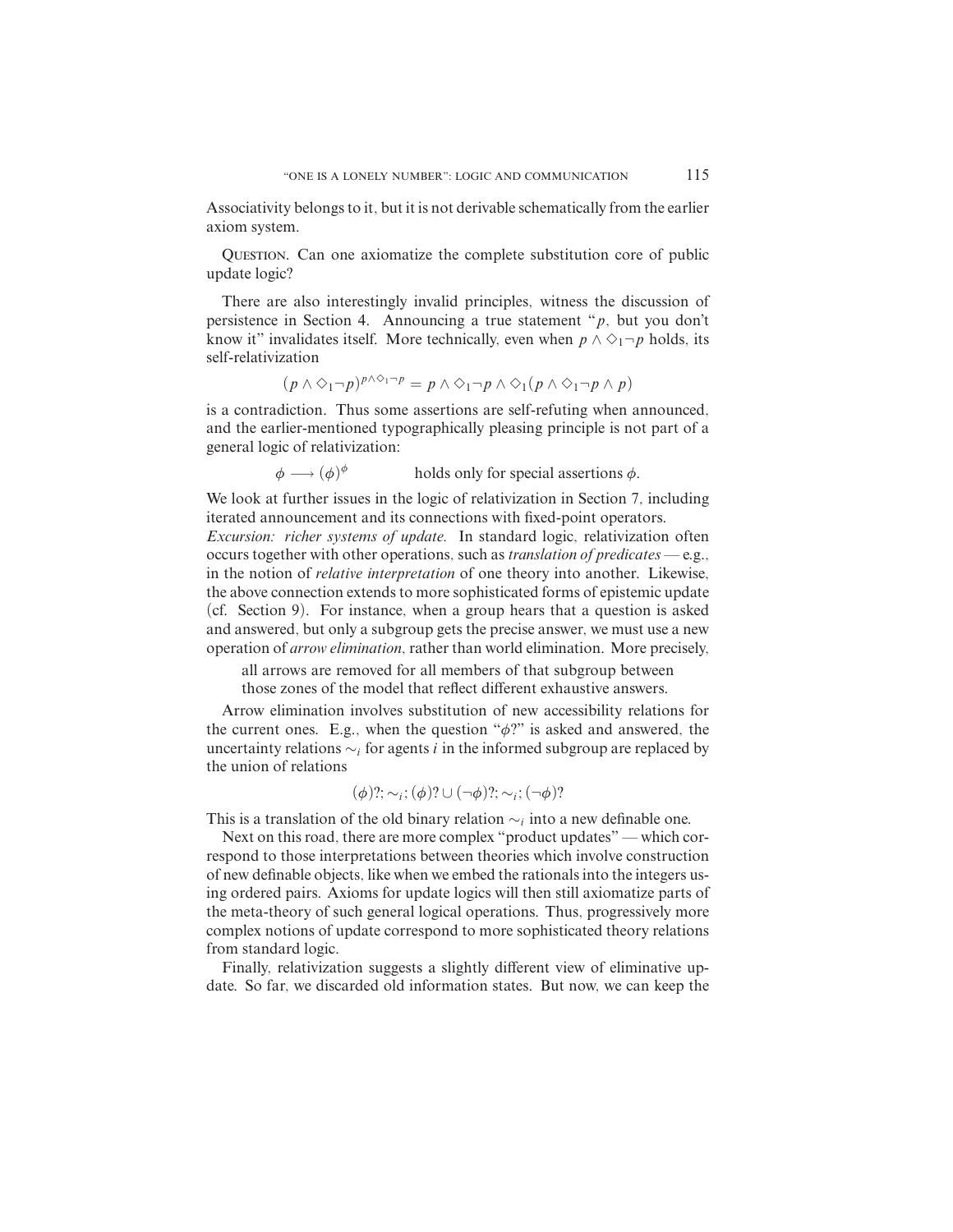old information state, and perform "virtual update" via relativized assertions. Thus, the initial state already contains all possible future communicative developments. Another take on this at least keeps the old models around, doing updates with *memory*. There are also independent reasons for maintaining some past history in our logic, having to do with public updates which refer explicitly to the "epistemic past", such as:

"what you said, I knew already".

Section 9 below has more concrete examples.

*§***7. Repeated announcement and limit behaviour.** *"Keep talking".* In the Muddy Children scenario, an assertion of ignorance was repeated until it could no longer be made truly. In the given model, the statement was *self-defeating*: when repeated iteratively, it reaches a stage where it is not true anywhere. Of course, self-defeating ignorance statements lead to something good for us, viz. knowledge. There is also a counterpart to this limit behaviour: iterated announcement of *self-fulfilling* statements makes them common knowledge. This happened in one step with factual assertions and others in Section 4. Technically, this means that the process of repeatedly announcing *A* reaches a *fixed-point*. More subtle cases are discussed in [29], viz. repeated joint assertions of rationality by players in a strategic game, saying that one will only choose actions that may be best possible responses to what the others do. These may decrease the set of available strategy profiles until a "best zone" is reached consisting of either a Nash equilibrium, or at least some rationalizable profiles to be in.

*Limits and fixed-points.* Repeated announcement of rationality by two players *1*, *2* has the following simple modal form, which we take for granted here without motivation:

$$
JR: \qquad \Diamond_1B_1 \wedge \Diamond_2B_2
$$

Here the proposition letter  $B_i$  says that *i*'s action in the current world is a *best response for i* to what the opponent is playing here. It can be shown that any finite game matrix has entries (worlds in the corresponding epistemic model) in a loop with alternating assertions  $B_i$ :

$$
x_1 \models B_1 \sim_2 x_2 \models B_2 \sim_1 x_3 \models B_1 \sim_2 \cdots \sim_1 x_1 \models B_1
$$

Repeated announcement of joint rationality *JR* may keep removing worlds, as each round may remove worlds satisfying a  $B_i$  on which one conjunct depended. But clearly, whole loops of the kind described remain all the time, as they form a kind of mutual protection society. Thus, we have

FACT 7.1. Strong Rationality is self-fulfilling on finite game models.

The above suggests extending update logic with *fixed-point operators*. This is like extending modal logic to a  $\mu$ -calculus, whose syntax defines smallest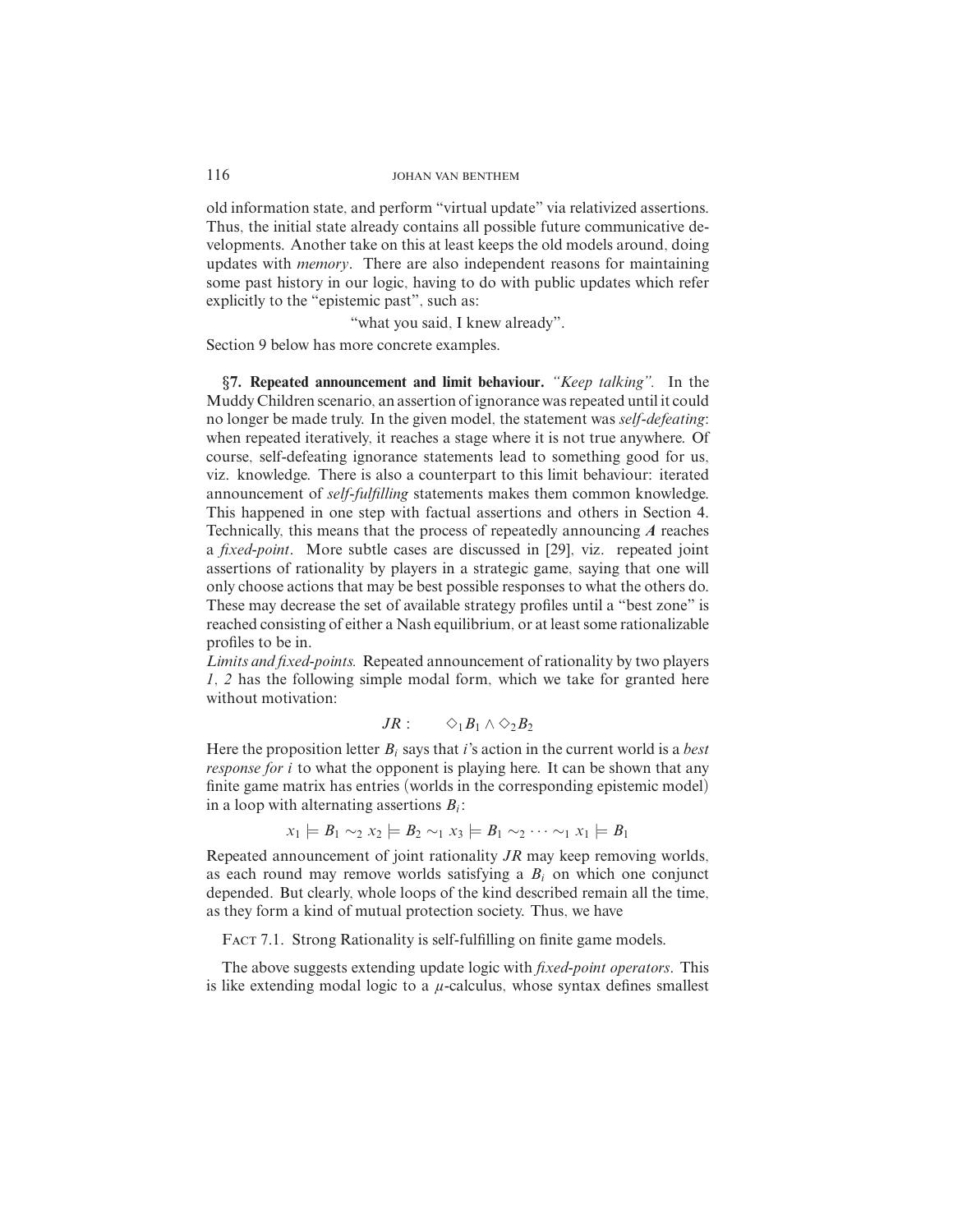fixed-points  $\mu p \bullet \phi(p)$  and greatest ones  $vp \bullet \phi(p)$ . [19] has details on this, [5] on more general fixed-point logics. We explore this a bit, as there are delicate issues involved (cf. again [29]). For a start, we have this

FACT 7.2. The stable set of worlds reached via repeated announcement of *JR* is defined inside the original full game model by the greatest fixed-point formula  $vp \bullet (\Diamond_E (B_E \land p) \land \Diamond_A (B_A \land p)).$ 

*Iterated announcement in dynamic logic.* In any model *M*, we can keep announcing any formula *φ*, until we reach a fixed-point, empty or not:

$$
\#(\phi,\bm{M})
$$

E.g., *self-fulfilling* formulas  $\phi$  in *M* become common knowledge in  $\#(\phi, M)$ :

$$
\phi \longrightarrow (C_G\phi)^{\#(\phi,M)}
$$

What kind of fixed-point are we computing here? Technically  $\#(\phi, M)$  arises by continued application of the following set function, taking intersections at limit ordinals:

$$
\boldsymbol{F}_{\boldsymbol{M},\phi}(X)=\{s\in X|\boldsymbol{M}|X,s\models\phi\}
$$

with  $M|X$  the restriction of  $M$  to the set  $X$ .

This map *F* is *not monotone*, and the usual theory of fixed-points does not apply. The reason is the earlier fact that statements  $\phi$  may change truth value when passing from  $M$  to submodels  $M/X$ . In particular, we do not recompute stages inside one unchanging model, as in the normal semantics of greatest fixed-point formulas  $vp \bullet \phi(p)$ , but in ever smaller models, changing the range of the modal operators. Thus we mix fixed-point computation with *relativization* (cf. Section 6). Despite *F*'s non-monotonicity, iterated announcement is a fixed-point procedure of sorts:

Fact 7.3. The iterated announcement limit is definable as a so-called inflationary fixed-point.

PROOF. Take any  $\phi$ , and relativize it to a fresh proposition letter p, yielding  $(\phi)^p$ . Here *p* need not always occur positively (it becomes negative when relativizing positive *K*-operators). Now the earlier epistemic Relativization Lemma says that

$$
M, s \models (\phi)^p \quad \text{iff} \quad M|X, s \models \phi
$$

Thus, the above definition of  $F_{M,\phi}(X)$  as  $\{s \in X | M | X, s \models \phi\}$  equals

$$
\{s \in M | M, s \models (\phi)^p\} \cap X
$$

And this computes a greatest *inflationary fixed-point* ([5]).

But then, why did iterated announcement of *JR* produce an ordinary greatest fixed-point in the epistemic  $\mu$ -calculus? The above update map  $F_{M,\phi}(X)$  is monotone with special sorts of formulas: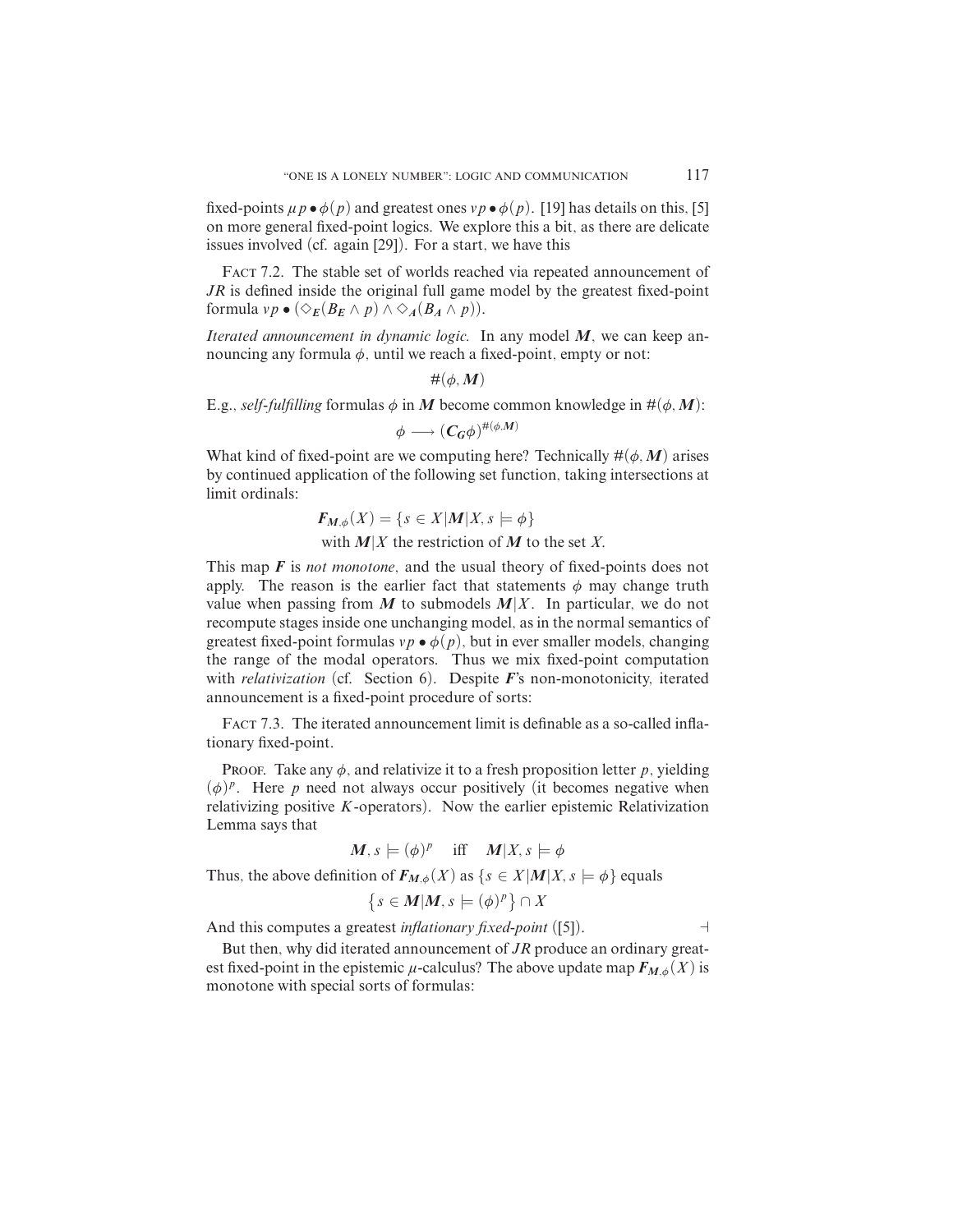FACT 7.4.  $F_{M,\phi}(X)$  is monotone for existential modal formulas.

The reason is that such formulas are preserved under model extensions, making their F monotone for set inclusion: cf. the related preservation issues in Section 4. As the epistemic  $\mu$ -calculus is decidable, while its inflationary fixed-point extension is not, these issues of syntax matter to the complexity of reasoning about iterated announcement.

*Excursion: comparing update sequences.* Update logic is subtle, even here. What happens with different repeated announcements of rationality that players could make? [29] considers a weaker rationality assertion *WR* which follows from *JR*. Does this guarantee that their limits are included:

$$
\#(SR, M) \subseteq \#(WR, M)?
$$

The general answer is negative. Making weaker assertions repeatedly may lead to incomparable results. An example are the following formula  $\phi$  and its consequence  $\psi$ :

$$
\phi = p \land (\Diamond \neg p \longrightarrow \Diamond q)
$$

$$
\psi = \phi \lor (\neg p \land \neg q)
$$

In the following epistemic model, the update sequence for  $\phi$  stops in one step with the world *1*, whereas that for  $\psi$  runs:  $\{1, 2, 3\}, \{1, 2\}, \{2\}.$ 

$$
\begin{array}{c}\n 1-\qquad \qquad 2-\qquad \qquad 3 \\
p,\neg q \quad \neg p,\neg q \quad \neg p,q\n \end{array}
$$

But sometimes, things work out.

FACT 7.5. If an *existential*  $\phi$  implies  $\psi$  in *M*, then  $\#(\phi, M) \subseteq \#(\psi, M)$ .

PROOF. We always have the inclusion

$$
T^{\alpha}_{\phi}(M) \subseteq T^{\alpha}_{\psi}(M)
$$

The reason for this is the following implication:

if 
$$
X \subseteq Y
$$
, then  $F_{M,\phi}(X) \subseteq F_{M,\psi}(Y)$ 

For, if  $M|X, s \models \phi$  and  $s \in X$ , then  $s \in Y$  and also  $M|Y, s \models \phi$  — by the modal *existential* form of  $\phi$ . But then we also have that  $M|Y$ ,  $s \models \psi$ , by our valid implication.

*One more type of fixed-point!* Iterated announcement can be described by the finite iteration \* of dynamic logic (cf. Section 2.2). This extension is studied in [2], which shows that formulas of the form

$$
\Diamond_{(A!)^*}C_GA
$$

are not definable in the modal  $\mu$ -calculus. Still, it is known that formulas

$$
\Box_{(A!)^*} \phi
$$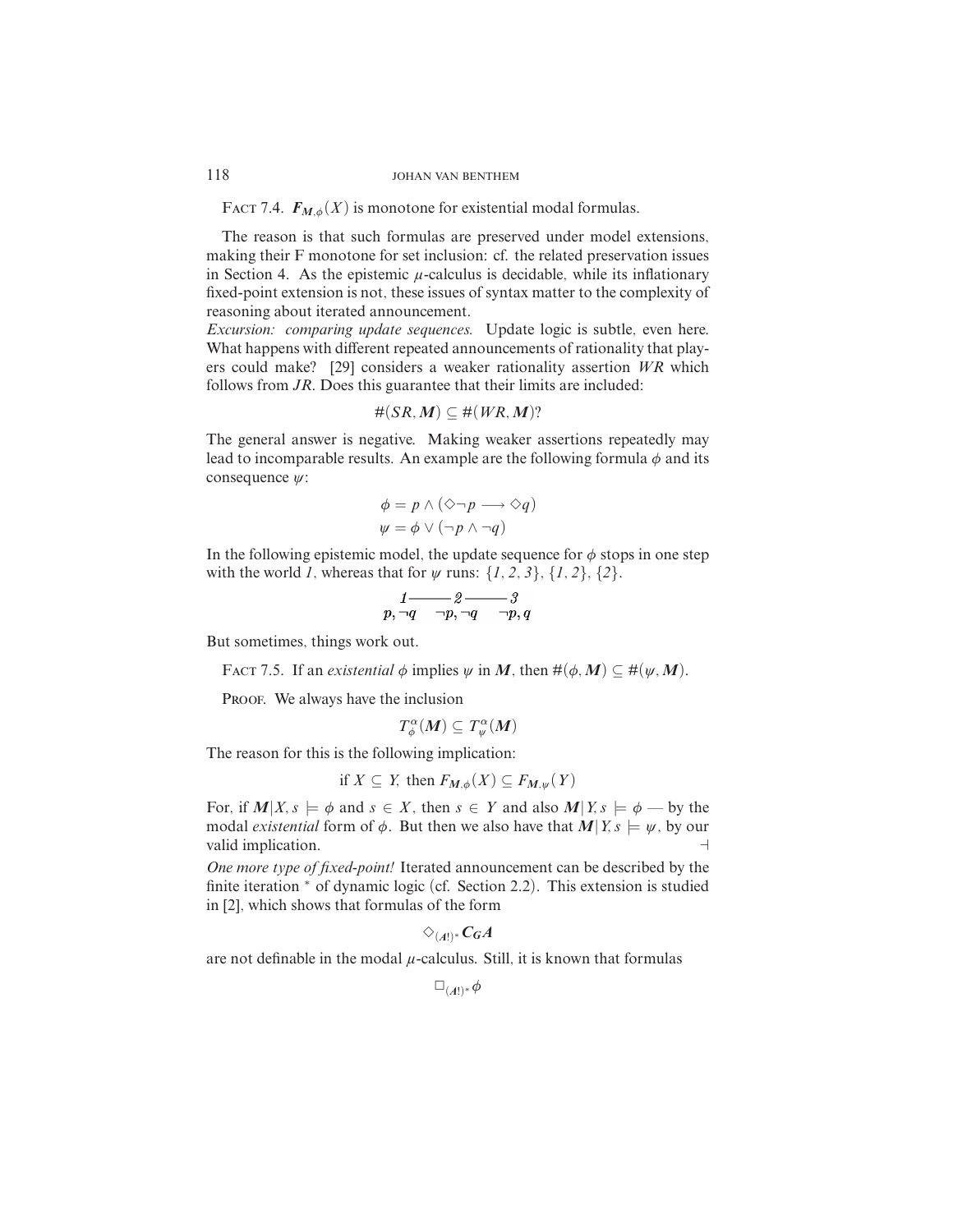with program iteration are definable with greatest fixed-point operators

 $vp \bullet \phi \wedge \Box_{A}p$ 

But these cannot be analyzed in the earlier style, as they involve relativizing *p* to *A*, rather than the more tractable *A* to *p*, as happened in our analysis of repeated announcement.

*§***8. Inference versus update.** *Dynamic inference.* Standard epistemic logic describes inference in unchanging information models. But the current literature also has a more lively notion following the dynamics of update (cf. [20]):

Conclusion  $\phi$  *follows dynamically* from premises  $P_1, \ldots, P_k$  if after updating any information state with public announcements of the successive premises, all worlds in the end state satisfy  $\phi$ .

Thus in dynamic-epistemic logic, the following implication must be valid:

 $\square_{P_1! \dots P_k} C_G \phi$ 

This behaves differently from standard logic in its premise management:

*Order of presentation matters* Conclusions from *A,B* need not be the same as from *B, A*: witness  $\neg Kp$ , *p* (consistent) versus  $p$ ,  $\neg Kp$  (inconsistent).

*Multiplicity of occurrence matters*  $\neg Kp \wedge p$  has different update effects from  $(\neg Kp \wedge p) \wedge (\neg Kp \wedge p)$ .

*Adding premises can disturb conclusions*  $\neg Kp$  implies  $\neg Kp$  — but  $\neg Kp$ , p does not imply  $\neg Kp$ .

By contrast, the structural rules of classical logic say that order, multiplicity, and overkill does not matter. Nevertheless, we have a description. *Structural rules and representation.* [32] has three modified structural rules that are valid for dynamic inference as defined above:

| Left Monotonicity | $X \Rightarrow A$ implies $B, X \Rightarrow A$                                                        |
|-------------------|-------------------------------------------------------------------------------------------------------|
|                   | <i>Cautious Monotonicity</i> $X \Rightarrow A$ and $X, Y \Rightarrow B$ imply $X, A, Y \Rightarrow B$ |
| Left Cut          | $X \Rightarrow A$ and X, A, $Y \Rightarrow B$ imply X, $Y \Rightarrow B$                              |

Moreover, the following completeness result holds:

THEOREM 8.1. The structural properties of dynamic inference are axioma*tized completely by the rules of Left Monotonicity, Cautious Monotonicity, and Left Cut.*

The core of the proof is a representation argument showing that any abstract finite tree model for modal logic can be represented up to bisimulation in the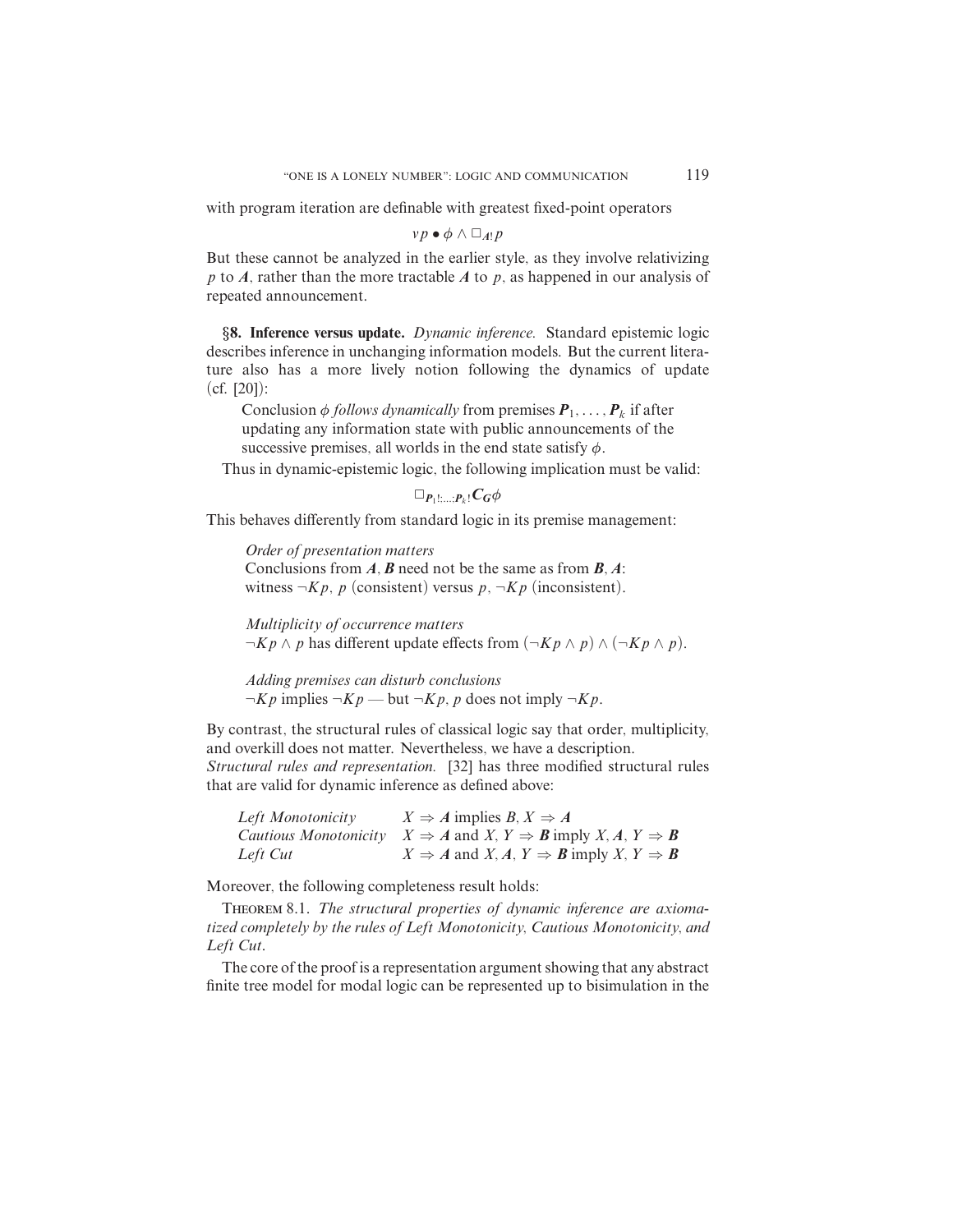following form:

Worlds *w* go to a family of epistemic models  $M_w$ Basic actions *a* go to suitable epistemic announcements  $(\phi_a)$ !

This suggests that public update is a quite general process, which can encode arbitrary processes in the form of "conversation games". *Inference versus update.* Here is a more general moral. Logic has two different inferential processes. The first is *ordinary inference*, related to implications

 $A \rightarrow B$ . This stays inside one fixed model. The second process is a modeljumping *inference under relativization*, related to the earlier formulas  $\Box_{A}$ ! *B*. Both are important, and update logics mix them.

Even so, one empirical issue remains. Muddy children *deduce* a solution: they did not draw update diagrams. What is going on inside our heads?

*§***9. The wider world.** As stated in Section 1, update analysis has two main directions: increased coverage by means of new models and mechanisms, and increased in-depth understanding of the logics that we already have. This paper has concentrated on the latter, hoping to show the interest of logical issues in communication. In this Section, the reader gets a lightning tour of what she has missed by taking this prong of the fork.

*Keeping track of past assertions.* Some puzzles involve reference to past states, with people saying things like "What you said did not surprise me" ([11]). This says they knew at the previous state, calling for a further update there. To accomplish this, we need to maintain a stack of past updates, instead of just performing them and trashing previous stages. In the limit, as earlier, this richer framework might also include protocol information about the sort of communication we are in.

*Privacy and hiding.* The next stage of complexity beyond public communication involves hiding information, either willfully, or through partial observation. Here is about the simplest example, from [22]:

*We have both just drawn a closed envelope. It is common knowledge between us that one envelope holds an invitation to a lecture on logic, the other to a wild night out in Amsterdam. We are both ignorant of the fate in store for us! Now I open my envelope, and read the contents, without showing them to you. Yours remains closed. Which information has passed exactly because of my action? I certainly know now which fate is in store for me. But you have also learnt something, viz.* that I know *- though not what I know. Likewise, I did not just learn what is in my envelope. I also learnt something about you, viz. that you know that I know. The latter fact has even become common knowledge between us. And so on. What is a general principle behind this?*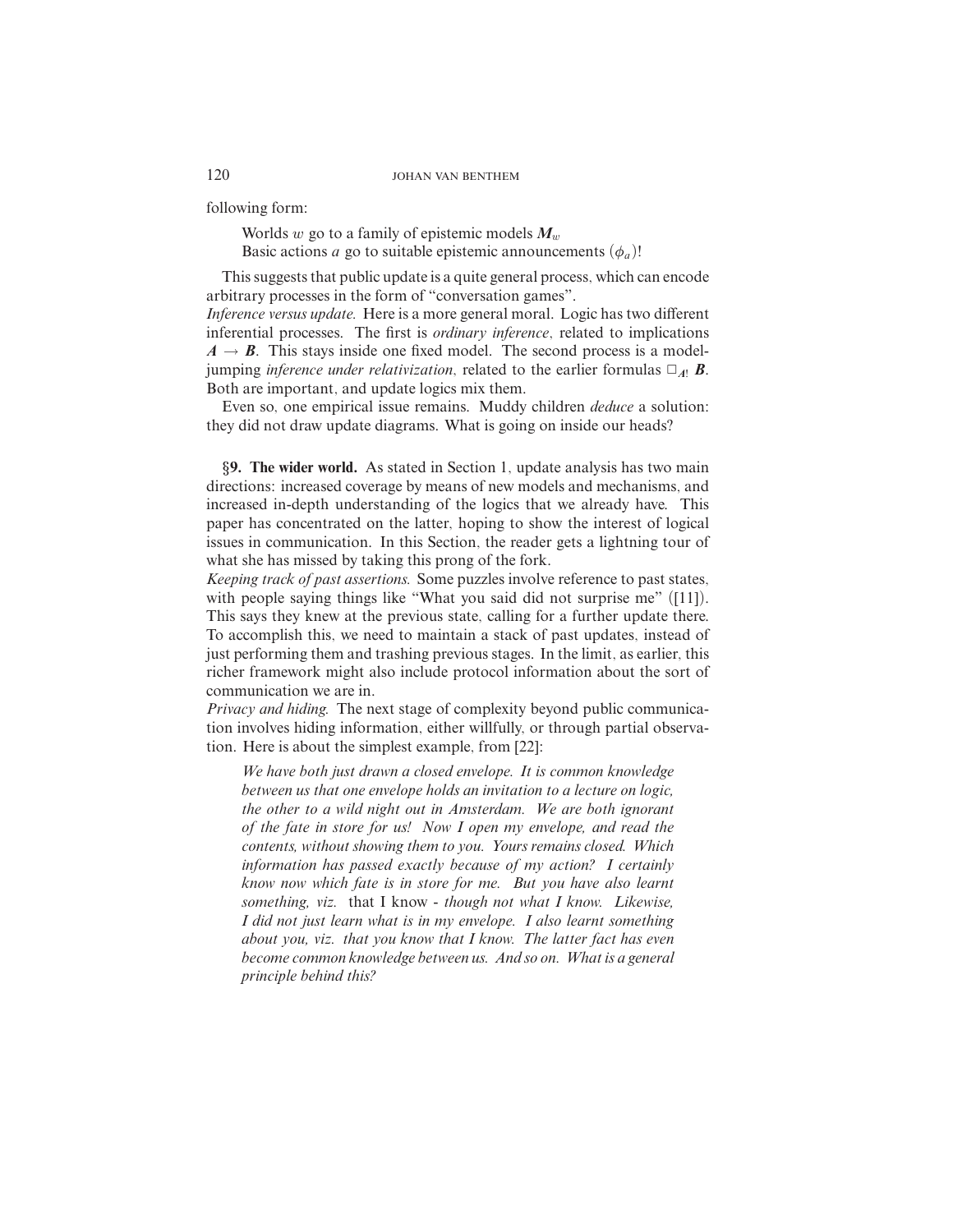The initial information state is a familiar one of collective ignorance:

$$
L\bigodot \frac{me}{you}\bigcirc N
$$

The intuitive update just removes my uncertainty link — while both worlds remain available, as they are needed to model your continued ignorance of the base fact:

$$
L \bigodot \frac{1}{you} ON
$$

Such updates occur frequently in card games, when players publicly show cards to some others, but not to all. But card updates can also blow up the size of a model. Suppose I opened my envelope, but you cannot tell if I read the card in it or not. Let us say that in fact, I did look. In that case, the intuitive update is to the model



The road to this broader kind of update leads via the key publications [6, 14, 40]. The general idea is as follows. Complex communication involves two ingredients: a current information model *M*, and another epistemic model *A* of possible physical actions, which agents may not be able to distinguish. Moreover, these actions come with *preconditions* on their successful execution. E.g., truthful public announcement *A!* can only happen in worlds where *A* holds. General update takes a *product* of the two models, giving a new information model  $M \times A$  whose states  $(s, a)$  record new actions taken at *s*, provided the preconditions of *a* is satisfied in  $M$ , *s*. This may transform the old model *M* drastically. The basic epistemic stipulation is this. Uncertainty among new states can only come from existing uncertainty via indistinguishable actions:

$$
(s, a) \sim_i (t, b)
$$
 iff both  $s \sim_i t$  and  $a \sim_i b$ 

In the first card example, the actions were "read lecture", "read night out". Taking the proper preconditions into account and then computing the new uncertainties gives the correct updated model

$$
read\ lecture \bigcirc \_\_you\bigcirc read\ night\ out
$$

The second example involved a third action "do nothing" with precondition  $\top$ , which I can distinguish from the first two, but you cannot. Product update delivers a model with four worlds (*L,readL*), (*L, do nothing*),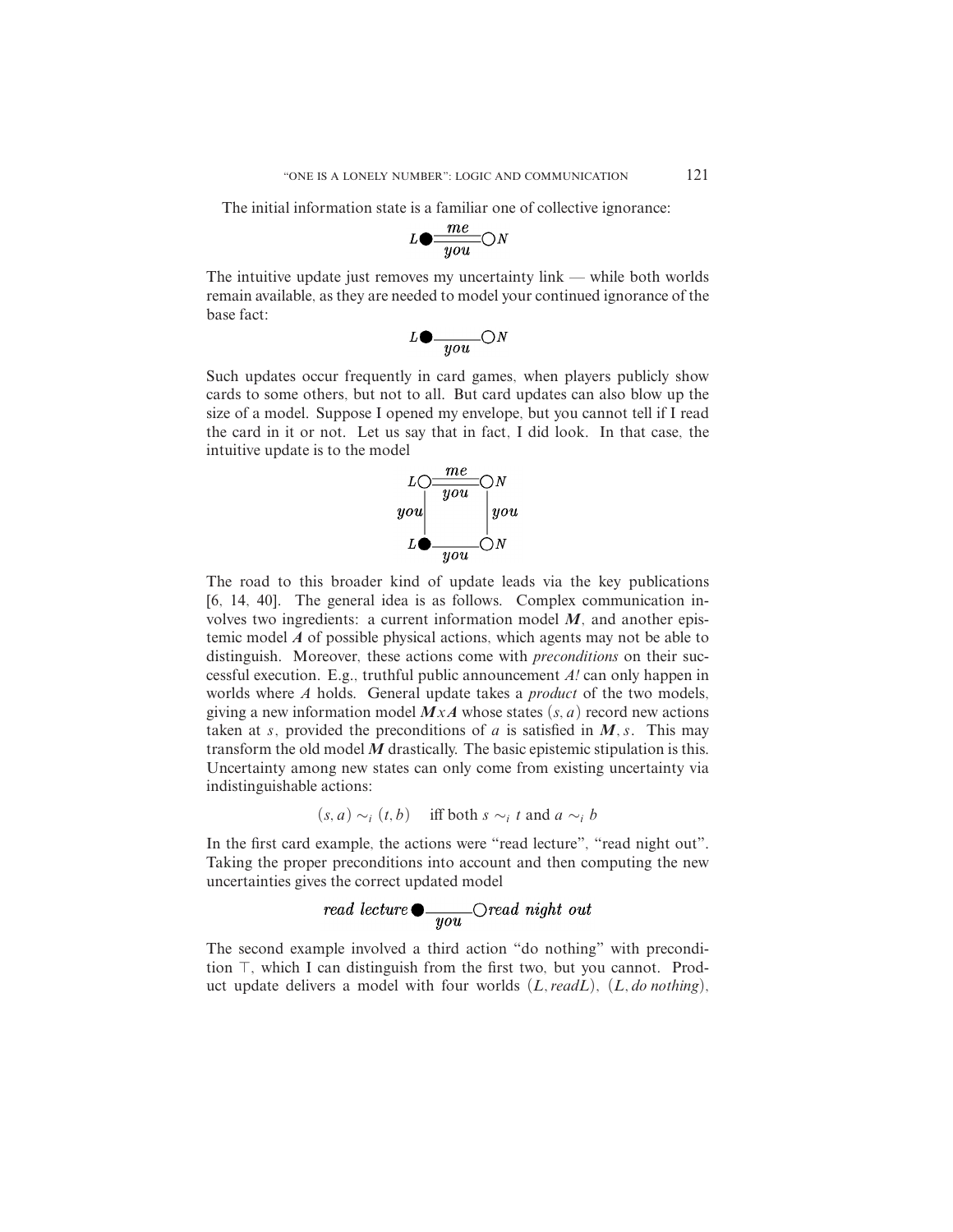$(N, read N)$ ,  $(N, do nothing)$  — with the agents' uncertainties as computed by product update exactly as those of the earlier intuitive diagram.

Clearly, truth values of epistemic propositions can change drastically in product update. Dynamic-epistemic logic now gets very exciting, involving combining epistemic formulas true in *M* and epistemic information about *A* expressed in a suitable language. Many of the concerns for public update in this paper will return in more sophisticated versions. Here is one intriguing example of a new issue concerning general update — for a much broader list of new open problems in update logic, cf. [33].

*Evolution in the Update Universe.* Unlike updates for public announcement, product update can blow up the size of the initial input model *M*. Here is a simple illustration of this possible blow-up of information models.

Example 1. Suppose a public announcement of the true fact *P* takes place in a group {1*,* 2}, but 2 is not sure whether it was an announcement of *P*, or just some identity action *Id* which could happen anywhere. In that case, a two-world model with  $P$  and  $\neg P$  turns into a three-world model with states *(p, "P!"), (p, Id)* and *(*¬*P, Id)*.

A typical example of such blow-up occurs again in *games*. Players start from an initial situation *M*, say a deal of cards, and the action model *A* contains all possible moves that they have — with preconditions restricting when these are available at players' turns. The game tree consists of all possible evolutions through the nodes in a tree model. Such structures may be defined more precisely as follows:

DEFINITION 9.1. Let an initial epistemic model  $M$  be given, and also an action model A. Then the *update evolution model*  $TREE(M, A)$  is the infinite epistemic model consisting of disjoint copies of all successive product update layers

# $M$ *,*  $MxA$ *,*  $(MxA)xA$ *,...*

[28] gives necessary and sufficient conditions on agents' abilities under which an arbitrary extensive game with imperfect information can be represented in the format  $TREE(M, A)$ . Next, as we have seen, the horizontal stages of  $TREE(M, A)$  can grow in size all the time. This blow-up by product update is noticeable with sophisticated communication moves in parlour games such as "Cluedo" ([40]). But often, this infinity seems spurious — as happens in many games, where complexity of information can grow in mid-play, but then decrease again toward the end game. The counter-acting force is epistemic *bisimulation contraction*.

Example 2. Stabilization under bisimulation. Consider a model with two worlds  $P, \neg P$ , between wich agent 1 is uncertain, though 2 is not. The actual world has *P*.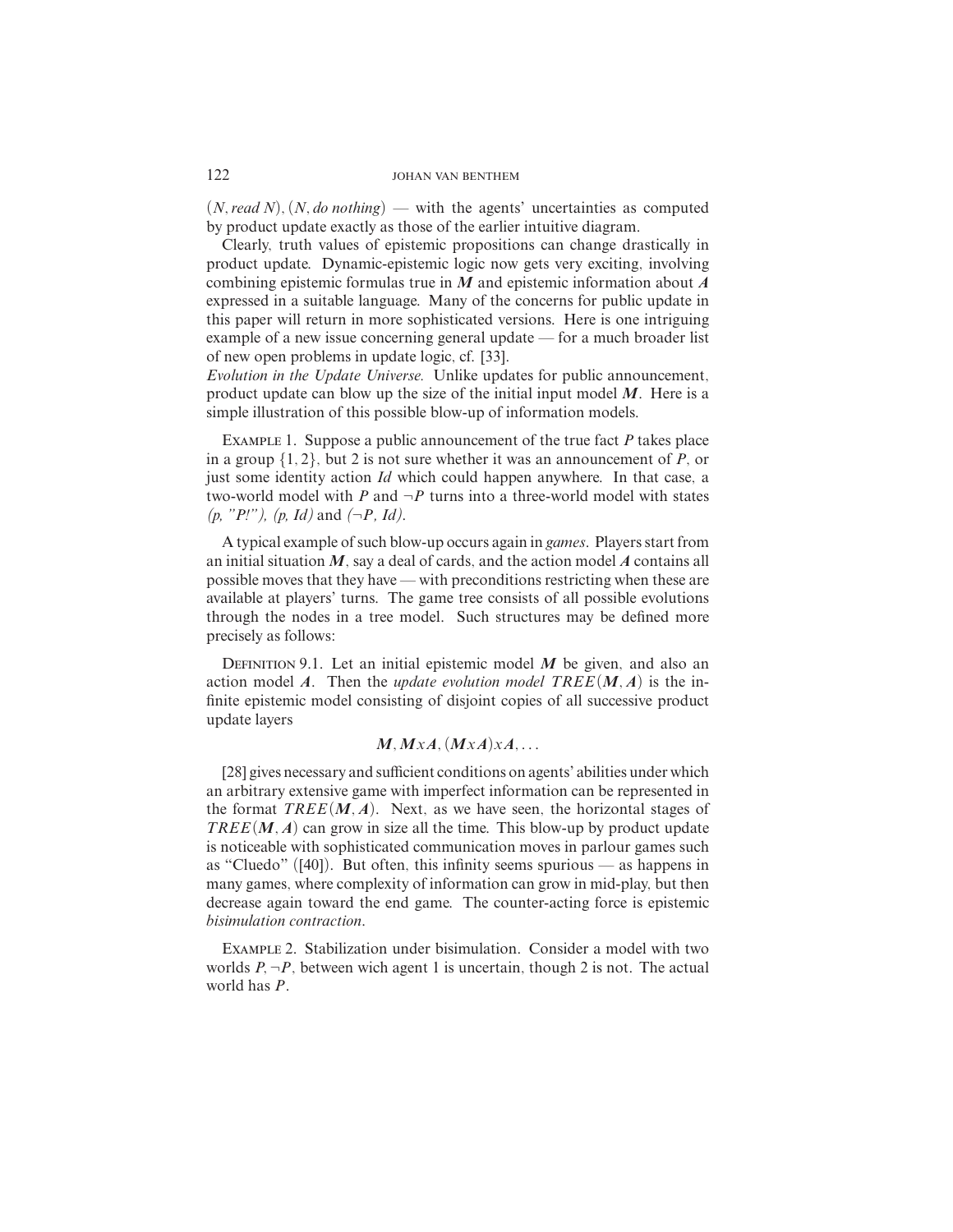$$
\bullet \xrightarrow[\neg P]{1} \bigcirc M
$$

Now a true announcement of *P* takes place, and agent 1 hears this. But agent 2 thinks the announcement might just be a statement "True" which could hold anywhere. The action model for this scenario looks as follows:

$$
(Precondition: P) \begin{array}{c} \bullet \quad \mathcal{Z} \quad \text{---} \quad \text{---} \quad \text{---} \quad \text{---} \quad \text{---} \quad \text{---} \quad \text{---} \quad \text{---} \quad \text{---} \quad \text{---} \quad \text{---} \quad \text{---} \quad \text{---} \quad \text{---} \quad \text{---} \quad \text{---} \quad \text{---} \quad \text{---} \quad \text{---} \quad \text{---} \quad \text{---} \quad \text{---} \quad \text{---} \quad \text{---} \quad \text{---} \quad \text{---} \quad \text{---} \quad \text{---} \quad \text{---} \quad \text{---} \quad \text{---} \quad \text{---} \quad \text{---} \quad \text{---} \quad \text{---} \quad \text{---} \quad \text{---} \quad \text{---} \quad \text{---} \quad \text{---} \quad \text{---} \quad \text{---} \quad \text{---} \quad \text{---} \quad \text{---} \quad \text{---} \quad \text{---} \quad \text{---} \quad \text{---} \quad \text{---} \quad \text{---} \quad \text{---} \quad \text{---} \quad \text{---} \quad \text{---} \quad \text{---} \quad \text{---} \quad \text{---} \quad \text{---} \quad \text{---} \quad \text{---} \quad \text{---} \quad \text{---} \quad \text{---} \quad \text{---} \quad \text{---} \quad \text{---} \quad \text{---} \quad \text{---} \quad \text{---} \quad \text{---} \quad \text{---} \quad \text{---} \quad \text{---} \quad \text{---} \quad \text{---} \quad \text{---} \quad \text{---} \quad \text{---} \quad \text{---} \quad \text{---} \quad \text{---} \quad \text{---} \quad \text{---} \quad \text{---} \quad \text{---} \quad \text{---} \quad \text{---} \quad \text{---} \quad \text{---} \quad \text{---} \quad \text{---} \quad \text{---} \quad \text{---} \quad \text{---} \quad \text{---} \quad \text{---} \quad \text{---} \quad \text{---} \quad \text{---} \quad \text{---} \quad \text{---} \quad \text{---} \quad \text{---} \quad \text{---} \quad
$$

The next two levels of *TREE*(*A, A*) then look as follows:

$$
\begin{array}{cc}\n & \overbrace{(P,P!)} & \overbrace{(P,Id)} & \overbrace{(P,Id)} & \overbrace{(P,Id)} & \overbrace{(P,Id)} \\
& & \overbrace{(P,P!)} & \overbrace{(P,Id)} & \overbrace{(P,Id,P!)} & \overbrace{(P,Id,Id)} & \overbrace{(P,Id,Id)} & \overbrace{(P,Id,Id)} & \overbrace{(P,Id,Id)} & \overbrace{(P,Id,Id)}\n\end{array}
$$

There is an *epistemic bisimulation* between the last two levels, linking the lower three worlds to the left with the single world *(P, P!)* in *MxA*. Thus,  $(MxA)xA$  is bisimilar with  $MxA$ , and the potentially infinite iteration in the update evolution remains finite modulo bisimulation.

Indeed, the original version of this paper stated a *"Finite Evolution Conjecture*" saying that, starting from a given finite M and A, the model  $TREE(M, A)$ always remains finite modulo bisimulation. This would imply that some levels in the tree must be bisimilar, say at depth  $k$  and  $l > k$  — after which, infinite "oscillation" follows. But this was refuted in [18], which shows that the Conjecture fails in some models with two *S5*-agents. Nevertheless, the Conjecture holds for many special cases of such models, e.g., when the epistemic accessibility relations for all agents in the model *A* are linearly ordered by inclusion. [18] uses finite pebble games over *M* and *A* to determine when  $TREE(M, A)$ is finite modulo bisimulation. This is the case iff the "responding player" in the pebble game has a winning strategy. The computational complexity of having a finite update evolution modulo bisimulation is still unknown. Thus large classes of communicative scenarios might still satisfy the Finite Evolution Conjecture — e.g., those corresponding to most parlour games.

*§***10. General communication.** *Complexity and diversity.* General tools like product update, single-step or iterated, can chart many varieties of communication, and their broad patterns. In particular, one then finds natural *thresholds* in types of communication. One such threshold occurs when passing from mere partial information to misleading, lying and cheating. In principle, product update also describes the latter, but there is a lot of fine-structure yet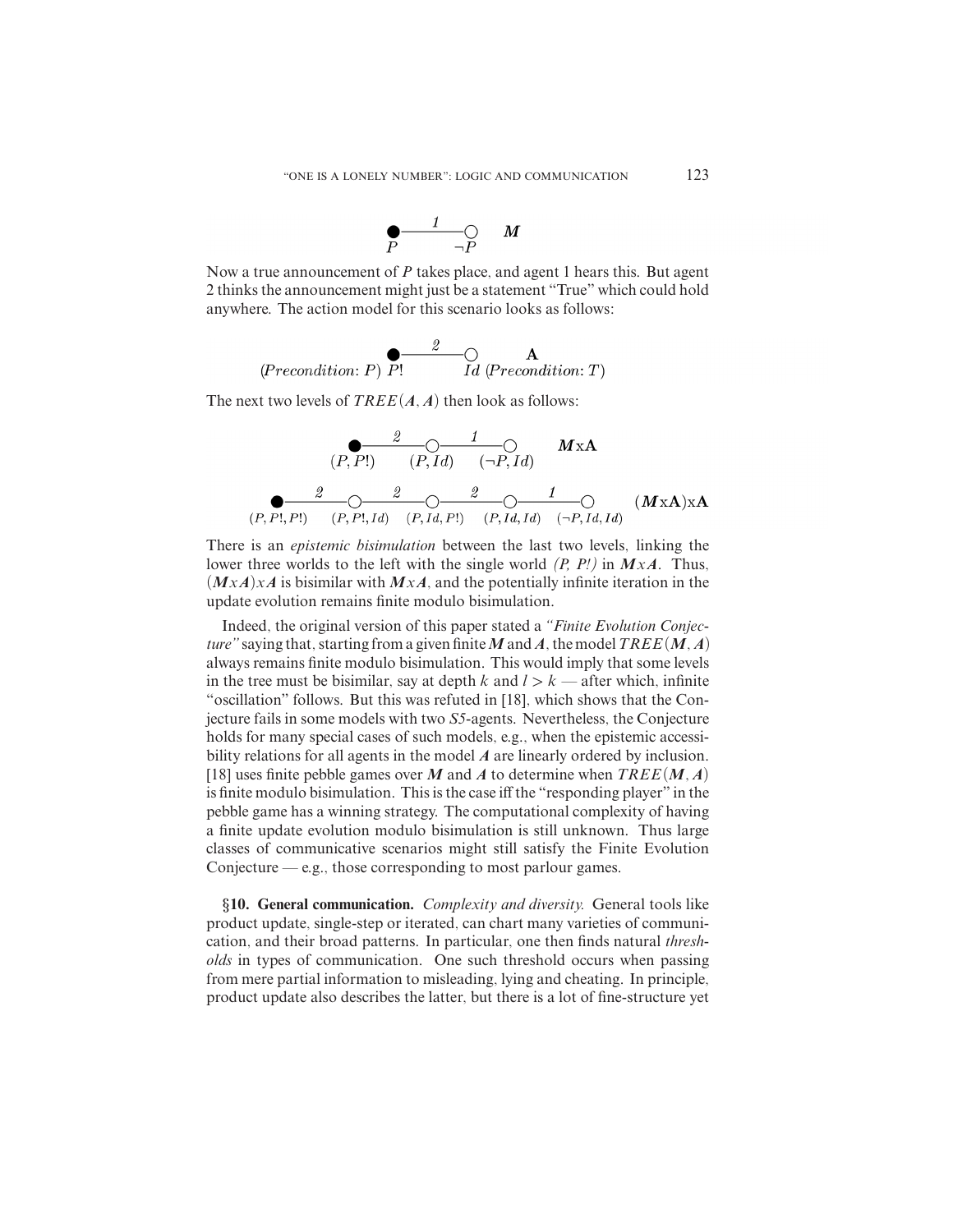to be understood. A more technological challenge in this realm are hiding mechanisms, such as security protocols on the Internet.

Another source of variation are people's limitations, such as bounded memory or limited attention span. Epistemic updates can be performed by ideal agents, but the reality is, of course, that agents may have *bounded rationality*. This diversity of agents calls for variants of the above product update mechanism, which are found in [35].

*Games and social software.* Again, there is not just analysis, but also synthesis. Communication involves planning what we say, for a purpose. The proper broader setting for this are *games*, which involve preferences and strategies (cf. [1, 26, 31]). This is one instance of what has been called "social software" recently: the design of mechanisms satisfying epistemic specifications such as who gets to know what (cf. [15, 16]). For a very concrete example of social software (and hardware), just think of your *email*! When you announce a fact to one friend, and send some *cc*'s, the effect is public announcement. But if you use the "blind carbon-copy" button *bcc*, the new information state requires product update which may increase complexity. Handling email and the many communication options it offers is a logically highly non-trivial task. *Communication channels.* After all these sweeping vistas, we come down to earth with a simple example, again based on a puzzle. The 1998 "National Science Quiz" of the Dutch national research agency NWO ([42]) had the following question:

Six people each know a secret. In one telephone call, two of them can share all secrets they have. What is the minimal number of calls that they have to make in order to ensure that all secrets become known to everyone?

The answers offered were: *7*, *8*, *9*. The correct one turns out to *8*. For *N* people, 2*N* − 4 calls turns out to be optimal, a result which is not deep but surprisingly difficult to prove. The best algorithm notes that four people can share all secrets that they have in four steps:

*1 calls 2, 3 calls 4, 1 calls 3, 2 calls 4.*

So, single out any four people in the total group.

First let the other  $N - 4$  call one of them, then let the four people share all secrets that they have, then let the  $N-4$  people call back to their informant.

The total number of calls will be  $2N - 4$ . Now, this clearly raises a general question. What happens to update logic when we make a further semantic parameter explicit, viz. the *communication network*? Our running example of public announcement presupposed some public broadcast system. The gossip puzzle assumes two-by-two telephone connections without conference calls.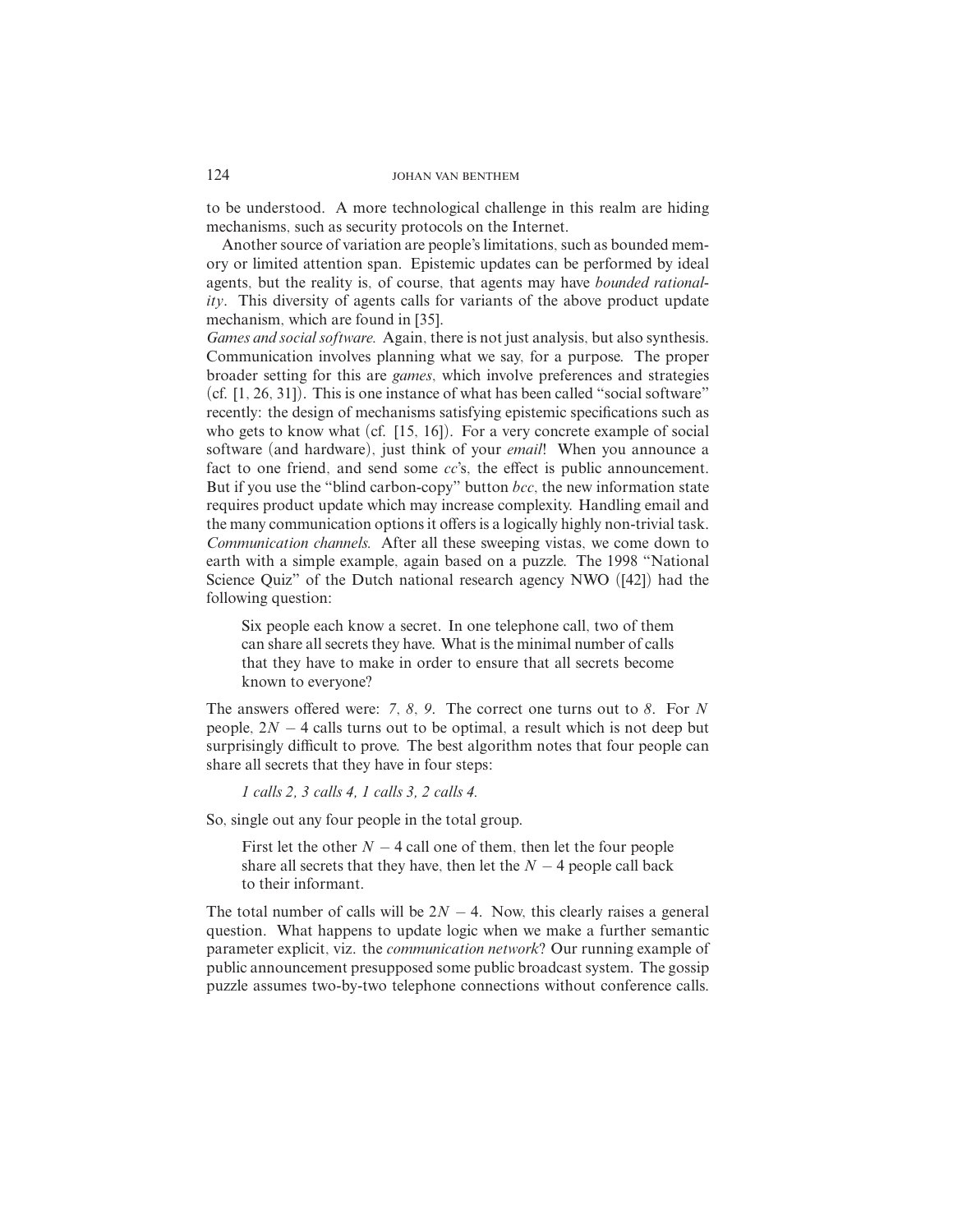We can look for results linking up desired outcomes with properties of the network. E.g., it is easy to show that:

Universal knowledge of secrets can be achieved if and only if the network is *connected*: every two people must be connectible by some sequence of calls.

But there are many other intriguing phenomena. Suppose three generals with armies on different hilltops are planning a joint attack on the adversary in the plain below. They have completely reliable two-way telephone lines. One of them possesses some piece of information  $p$  which has to become common knowledge among them in order to execute a successful coordinated attack. Can they achieve this common knowledge of *p*? The answer is that it depends on the scenario, or *protocol*. But this involves genuine extensions of the update logic framework to a temporal setting  $([13, 30])$  — as well as structured groups with *channels*.

If the generals only communicate secrets, even including information about all calls they made, then common knowledge is unattainable, just as in the more familiar two-generals problem with unreliable communication. Informally, there is always someone who is not sure that the last communication took place. More precisely, product update allowing for this uncertainty will leave at least one agent uncertainty chain from the actual world to a  $\neg p$ -world, preventing common knowledge. But what about general *A* phoning general *B*, sharing the information, and telling him that he will call  $C$ , tell him about this whole conversation, including the promise to call him? This is like mediators going back and forth between estranged parties. Can this produce common knowledge? Again, it depends on whether agents are sure that promises are carried out. If they are, then a scenario arises with actions and observations where product update will indeed deliver common knowledge.

We leave matters at this informal stage here. Our aim in this excursion has merely been to show that update logic fits naturally with other aspects of communication, such as the availability and reliability of channels.

*§***11. Logic and communication.** Traditionally, logic is about reasoning. If I want to find out something, I sit back in my chair, close my eyes, and think. Of course, I might also just go out, and ask someone, but this seems like cheating. At the University of Groningen, we once did a seminar reading Newton's two great works: *Principia Mathematica*, and the *Optics*. The first was fine: pure deduction, and facts only admitted when they do not spoil the show. But the *Optics* was a shock, for being so terribly unprincipled! Its essential axioms even include some brute facts, for which you have to go out on a sunny day, and see what light does on when falling on prisms or films. For Newton, what we can observe is as hard a fact as what we can deduce. The same is true for ordinary life: questions to nature, or other knowledgeable sources such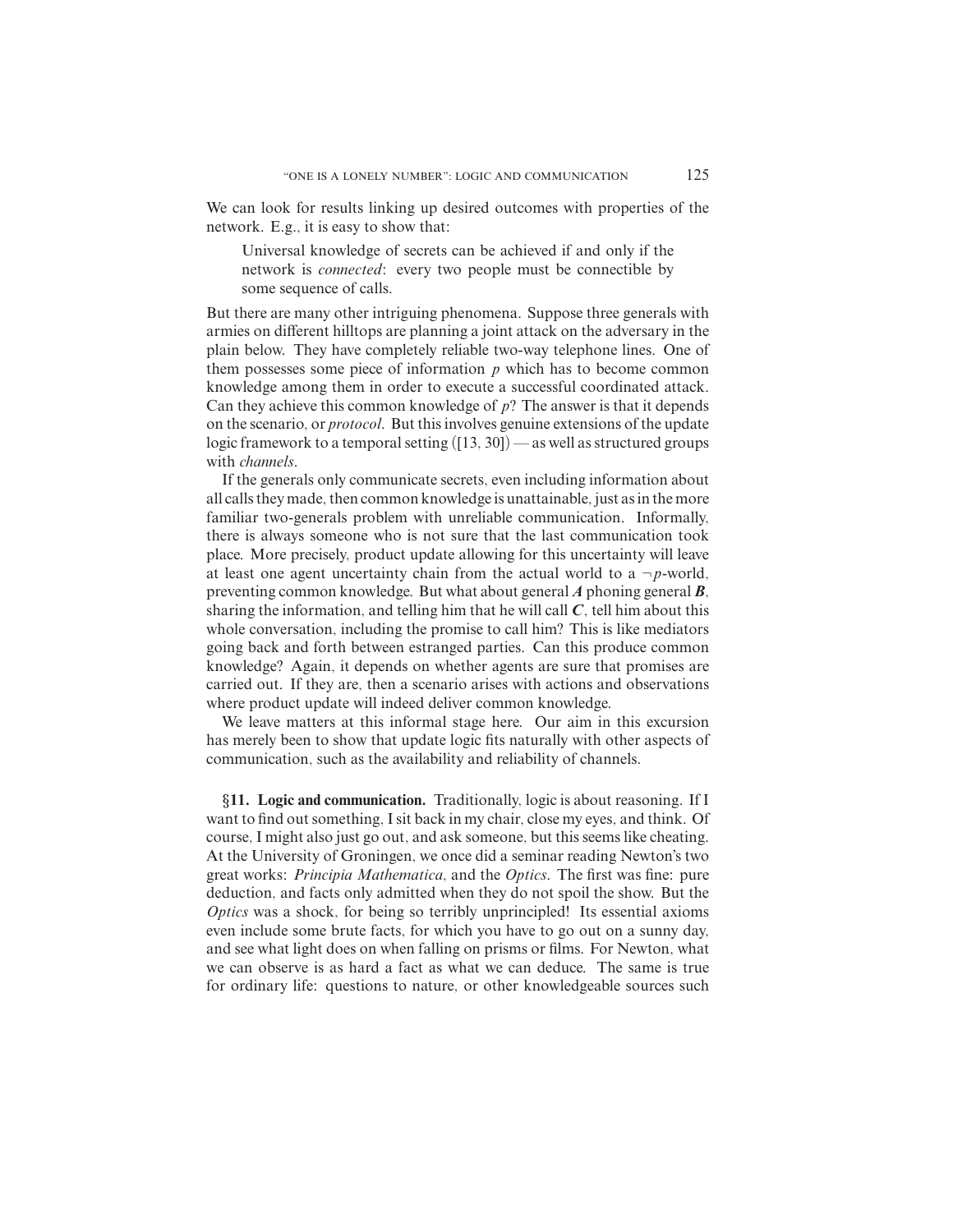as people, provide hard information. And the general point of this paper is that logic has a lot to say about this, too. One can see this as an extension of the agenda, and it certainly is. But eventually, it may also have repercussions for the original heartland. Say, what would be the crucial desirable metaproperties of first-order logic when we add the analysis of communication as one of its core tasks?

I will not elaborate on this, as this paper has already taken up too much of the reader's time. And in any case, the time for mere communication has passed. Now that you have told me about the road to the Colosseum, the time has come for me to use this knowledge, and act according to my soldier's pledge, made long ago.

*§***12. Added in print.** This paper was written in 2002, when it appeared as an *ILLC* Tech Report in Amsterdam. In the meantime, various new developments have taken place, including a better insight into the Update Universe ([18]), solutions to some of the problems mentioned here (cf. the new survey [33]), uniform axiomatizations of dynamic epistemic logics with common knowledge in terms of reduction axioms ([37]), and a better view of fruitfull connections with temporal logic and game theory ([34]). Also, the first textbook on dynamic epistemic logic is preparation, cf. [38].

#### REFERENCES

[1] A. Baltag, *Logics for insecure communication*, *Proceedings TARK VIII* (Los Altos), Morgan Kaufmann, 2001, pp. 111–121.

[2] A. Baltag, L. Moss, and S. Solecki, *Updated version of "The Logic of Public Announcements, Common Knowledge and Private Suspicions, Proceedings TARK 1998"*, 2003, Department of Cognitive Science, Indiana University, Bloomington and Department of Computing, Oxford University.

[3] J. Barwise and L. Moss, *Vicious Circles*, CSLI Publications, Stanford, 1997.

[4] P. Blackburn, M. de Rijke, and Y. Venema, *Modal Logic*, Cambridge University Press, Cambridge, 2001.

[5] H.-D. Ebbinghaus and J. Flum, *Finite Model Theory*, Springer, Berlin, 1995.

[6] J. Gerbrandy, *Bisimulations on Planet Kripke*, Technical Report DS-1999-01, Institute for Logic, Language and Computation, University of Amsterdam, 1999.

[7] J. HALPERN and M. VARDI, 'the complexity of reasoning about knowledge and time', **Journal** *of Computer and Systems Science*, vol. 38 (1989), no. 1, pp. 195–237.

[8] M. Hollenberg, *Logic and Bisimulation*, vol. XIV, Publications Zeno Institute of Philosophy, Zeno Institute of Philosophy, University of Utrecht, 1998.

[9] D. Kozen, D. Harel, and J. Tiuryn, *Dynamic Logic*, MIT Press, Cambridge (Mass.), 2000.

[10] M. Marx and Y. Venema, *Multi-Dimensional Modal Logic*, Kluwer Academic Publishers, Dordrecht, 1997.

[11] J. McCarthy, *Two Puzzles About Knowledge*, 2002.

[12] B. Moore, *A Formal Theory of Knowledge and Action*, research report, SRI International, Menlo Park, 1985.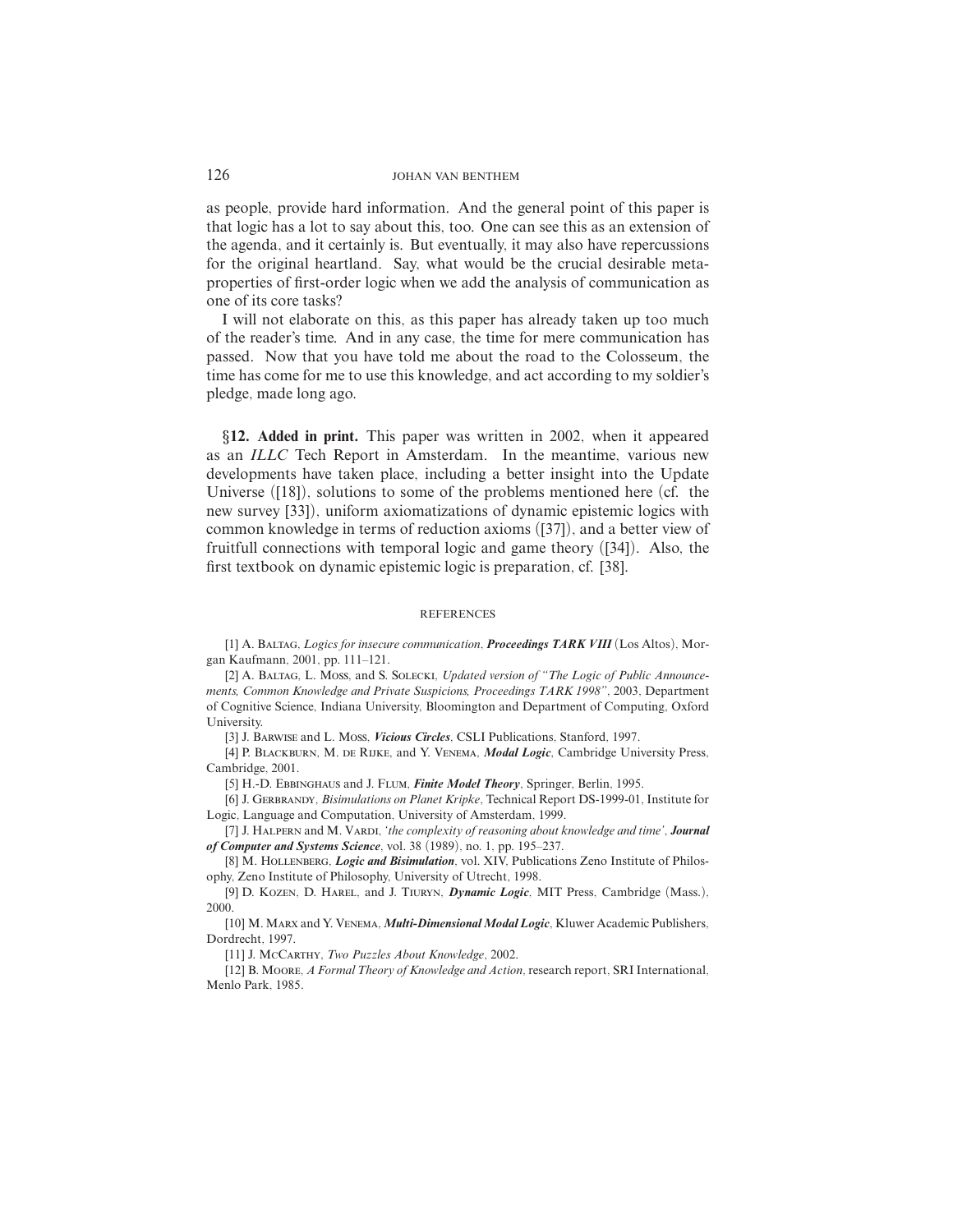[13] Y. Moses, M. Vardi, R. Fagin, and J. Halpern, *Reasoning About Knowledge*, MIT Press, Cambridge (Mass.), 1995.

[14] L. Moss, S. Solecki, and A. Baltag, *The logic of public announcements, common knowledge and private suspicions*, *Proceedings TARK 1998* (Los Altos), Morgan Kaufmann Publishers, 1998, pp. 43–56.

[15] R. Parikh, *Social software*, *Synthese*, vol. 132 (2002), pp. 187–211.

[16] M. Pauly, *Logic for Social Software*, Technical Report DS-2001-10, Institute for Logic, Language and Computation, University of Amsterdam, 2001.

[17] J. Plaza, *Logics of public announcements*, *Proceedings 4th International Symposium on Methodologies for Intelligent Systems*, 1989.

[18] T. Sadzik, *Dynamic Epistemic Update System*, 2004.

[19] C. Stirling, *Bisimulation, modal logic, and model checking games*, *Logic Journal of the IGPL. Interest Group in Pure and Applied Logics*, vol. 7 (1999), no. 1, pp. 103–124, Special issue on Temporal Logic.

[20] J. van Benthem, *Exploring Logical Dynamics*, CSLI Publications, Stanford, 1996.

[21] , *Dynamic Bits and Pieces*, Report LP-97-01, Institute for Logic, Language and Computation, University of Amsterdam, 1997.

[22] , *Annual Report Spinoza Award Project "logic in action"*, Technical report, Institute for Logic, Language and Computation, University of Amsterdam, 1998.

[23] *- , Dynamic Odds and Ends*, Report ML-98-08, Institute for Logic, Language and Computation, University of Amsterdam, 1998.

[24] , *Radical Epistemic Dynamic Logic*, note for course "logic in games", Institute for Logic, Language and Computation, University of Amsterdam, 1999.

[25] , *Update as Relativization*, manuscript, Institute for Logic, Language and Computation, University of Amsterdam, 1999.

[26]  $\longrightarrow$ , *Logic in Games*, lecture notes, Institute for Logic, Language and Computation, University of Amsterdam, 1999–2002, http://staff.science.uva.nl/∼johan.

[27] *, Update Delights*, invited lecture, esslli summer school, birmingham, and manuscript, Institute for Logic, Language and Computation, University of Amsterdam, 2000.

[28] - , *Games in dynamic epistemic logic*, **Bulletin of Economic Research**, vol. 53 (2001), no. 4, pp. 219–248.

[29] , *Rational Dynamics*, Invited lecture, logamas workshop, department of computer science, university of liverpool, Institute for Logic, Language and Computation, University of Amsterdam, 2002.

[30] , *Logic and The Dynamics of Information*, 2003.

[31] , *Rational dynamics and epistemic logic in games*, *Logic, Game Theory and Social Choice* (S. Vannucci, editor), vol. III, University of Siena, Department of Political Economy, 2003, pp. 19–23.

[32] *, Structural properties of dynamic reasoning, The Dynamic Turn (Amsterdam)* (J. Peregrin, editor), Kluwer Academic Publishers, 2003, pp. 15–31.

[33] - *Open problems in update logic*, *Mathematical Problems from Applied Logic* (Russian Academy of Sciences, Novosibirsk) (N. Rozhkowska, editor), Plenum Publishers, 2005.

[34] , *Update and Revision in Games, paper for APA-ASL Meeting, San Francisco. Continuation of "A Mini-Guide to Logic in Action"*, 2005, Philosophical Researches 2004, Supplement, 21–30, Chinese Academy of Sciences, Beijing.

[35] J. van Benthem and F. Liu, *Epistemic Update for Resource-Bounded Agents*, working paper, Institute for Logic, Language and Computation, University of Amsterdam, 2004.

[36] J. van BENTHEM, I. NémETI, and H. ANDRÉKA, *Modal logics and bounded fragments of predicate logic*, *Journal of Philosophical Logic*, vol. 27 (1998), no. 3, pp. 217–274.

[37] J. van BENTHEM, J. van EIJCK, and B. Kool, *A Logic for Communication and Change*, Technical report, ILLC & CWI Amsterdam, Philosophy Department, Groningen, 2005.